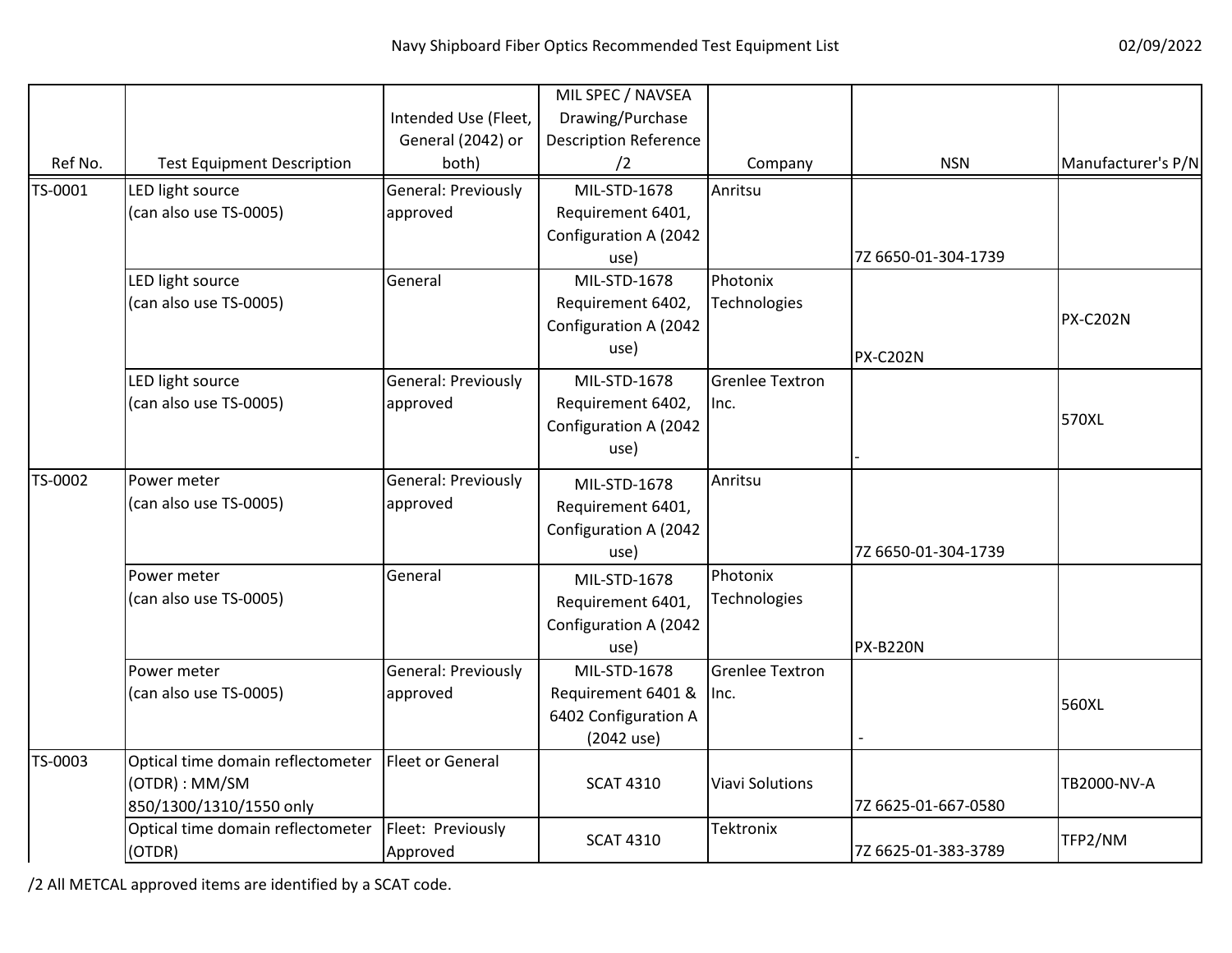|         |                                   |                            | MIL SPEC / NAVSEA            |                        |                     |                    |
|---------|-----------------------------------|----------------------------|------------------------------|------------------------|---------------------|--------------------|
|         |                                   | Intended Use (Fleet,       | Drawing/Purchase             |                        |                     |                    |
|         |                                   | General (2042) or          | <b>Description Reference</b> |                        |                     |                    |
| Ref No. | <b>Test Equipment Description</b> | both)                      | /2                           | Company                | <b>NSN</b>          | Manufacturer's P/N |
|         | Optical time domain reflectometer | Fleet: Previously          |                              |                        |                     |                    |
|         | (OTDR): MM/SM                     | Approved                   | <b>SCAT 4310</b>             | <b>Viavi Solutions</b> |                     | <b>TB4000NVC</b>   |
|         | 850/1300/1310/1550 only           |                            |                              |                        | 6625-01-600-4160    |                    |
|         | Optical time domain reflectometer | Fleet: Previously          |                              | <b>JDSU</b>            |                     |                    |
|         | (OTDR):                           | Approved                   | <b>SCAT 4310</b>             |                        |                     | TB6000-NV-P2       |
|         | SM 1310/1550 only                 |                            |                              |                        | 7Z-6625-01-560-2320 |                    |
|         | Optical time domain reflectometer | Fleet: Previously          |                              | <b>JDSU</b>            |                     |                    |
|         | (OTDR): MM/SM                     | Approved                   | <b>SCAT 4310</b>             |                        |                     | TB6000-NV-P3       |
|         | 850/1300/1310/1550 only           |                            |                              |                        | 7Z-6625-01-560-2325 |                    |
|         | Optical time domain reflectometer | Fleet:                     |                              | Wavetek                |                     |                    |
|         | (OTDR):                           | <b>Previously Approved</b> | <b>SCAT 4310</b>             |                        |                     | MTS5200NV          |
|         | MM 850/1300 only                  |                            |                              |                        |                     |                    |
|         | Optical time domain reflectometer | Fleet:                     |                              | Acterna                |                     |                    |
|         | (OTDR): MM/SM                     | <b>Previously Approved</b> | <b>SCAT 4310</b>             |                        |                     | MTSNVP3            |
|         | 850/1300/1310/1550 only           |                            |                              |                        |                     |                    |
|         | Optical time domain reflectometer | Fleet:                     |                              | Anristu America        |                     |                    |
|         | (OTDR):                           | <b>Previously Approved</b> | <b>SCAT 4310</b>             |                        |                     | MW920A+MH952A      |
|         | MM 1300 only                      |                            |                              |                        |                     |                    |
|         | Optical time domain reflectometer | Fleet:                     |                              | Tektronix              |                     |                    |
|         | (OTDR):                           | <b>Previously Approved</b> | <b>SCAT 4310</b>             |                        |                     | TFP2ANM            |
|         | MM 1300 only                      |                            |                              |                        |                     |                    |
|         | Optical time domain reflectometer | Fleet:                     |                              | <b>Hewlett Packard</b> |                     |                    |
|         | (OTDR):                           | <b>Previously Approved</b> | <b>SCAT 4310</b>             |                        |                     | 11666A             |
|         | MM 1300 only                      |                            |                              |                        |                     |                    |
|         | Mini-Optical time domain          | Fleet or General           |                              | JDSU                   |                     |                    |
|         | reflectometer (OTDR) :            |                            | <b>SCAT 4318</b>             |                        |                     | TB6000-NV-P1       |
|         | MM 850/1300 only                  |                            |                              |                        |                     |                    |
|         |                                   |                            |                              |                        | 7Z-6625-01-560-2285 |                    |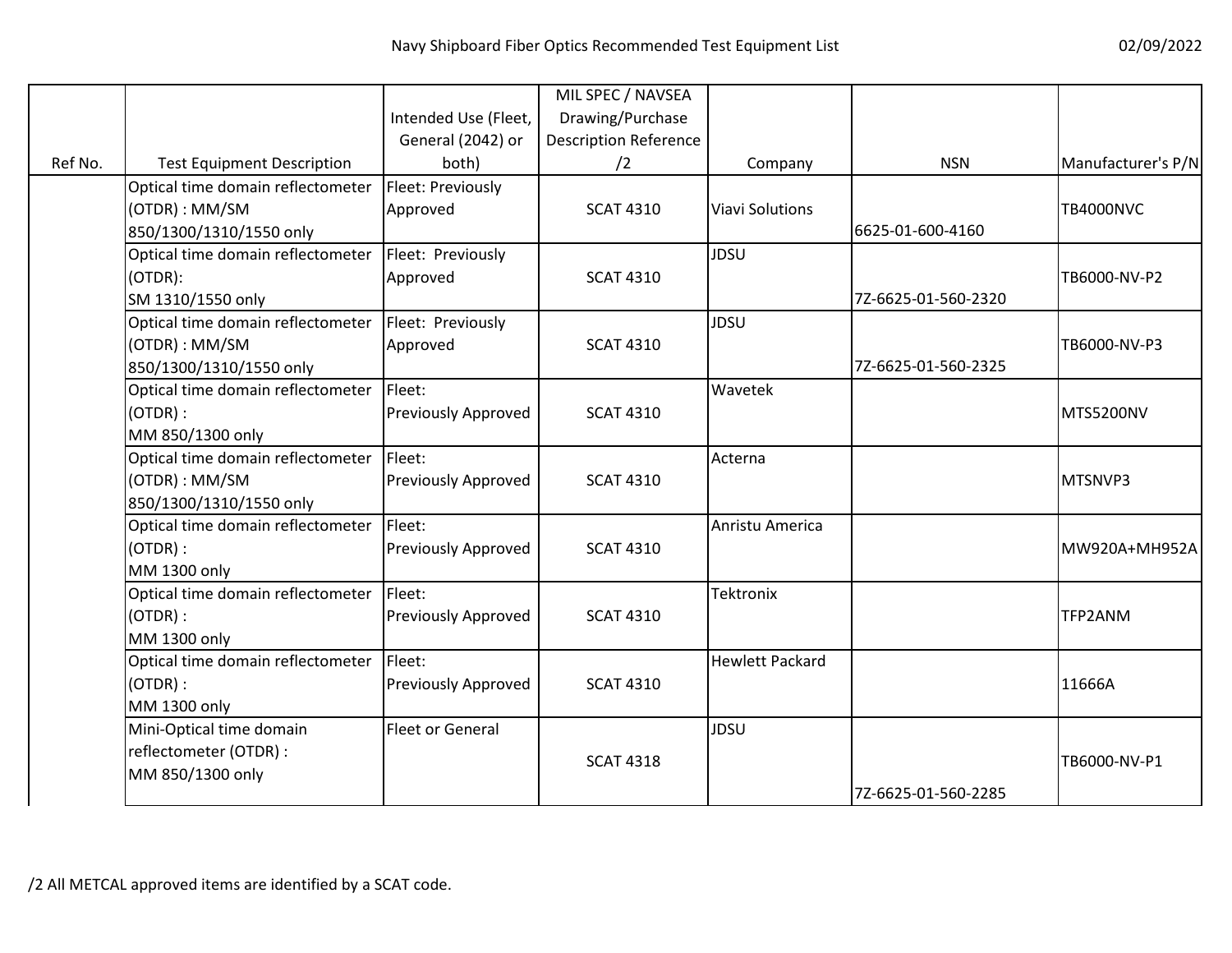|         |                                    |                            | MIL SPEC / NAVSEA            |                 |                     |                    |
|---------|------------------------------------|----------------------------|------------------------------|-----------------|---------------------|--------------------|
|         |                                    | Intended Use (Fleet,       | Drawing/Purchase             |                 |                     |                    |
|         |                                    | General (2042) or          | <b>Description Reference</b> |                 |                     |                    |
| Ref No. | <b>Test Equipment Description</b>  | both)                      | /2                           | Company         | <b>NSN</b>          | Manufacturer's P/N |
|         | Mini-Optical time domain           | Fleet:                     |                              | Acterna         |                     |                    |
|         | reflectometer (OTDR) :             | <b>Previously Approved</b> | <b>SCAT 4318</b>             |                 |                     | MTSNVP1            |
|         | MM 850/1300 only                   |                            |                              |                 |                     |                    |
|         | Mini-Optical time domain           | Fleet:                     |                              | Anritsu         |                     |                    |
|         | reflectometer (OTDR) :             | Previously Approved        | <b>SCAT 4318</b>             |                 |                     | <b>MW9070NV</b>    |
|         | MM 850/1300 only                   |                            |                              |                 |                     |                    |
|         | Mini-Optical time domain           | General                    | MIL-STD-1678                 | <b>AFL</b>      |                     |                    |
|         | reflectometer (OTDR) :             |                            | Requirement 640x             |                 |                     | M210               |
|         | MM/SM 850/1300/1310/1550           |                            | draft                        |                 |                     |                    |
|         | Optical time domain reflectometer  | General                    | MIL-STD-1678 req             | Fluke           |                     |                    |
|         |                                    |                            | 640x draft config A          |                 |                     | Versiv DSX-5000    |
|         |                                    |                            | (2042 use)                   |                 |                     | w/OFP-QUAD         |
| TS-0004 | Optical Loss Test Set (OLTS) /     | <b>Fleet or General</b>    | <b>SCAT 4952 / MIL-STD-</b>  | Tempo (Greenlee |                     |                    |
|         | Optical Return Loss (RL) Meter -   |                            | 1678 Requirement             | Textron Inc.)   |                     |                    |
|         | Single Mode (SM)                   |                            | 6401, Configuration B        |                 |                     | 525N-60            |
|         |                                    |                            | (Fleet use)                  |                 | 7Z 6650-01-508-2437 |                    |
|         | Optical Loss Test Set (SM/MM)      | General                    | MIL-STD-1678                 | <b>AFL</b>      |                     |                    |
|         |                                    |                            | Requirement 6402,            |                 |                     | C880-100-LP1-xx or |
|         |                                    |                            | Config A (2042 use)          |                 |                     | C840               |
|         |                                    | General: Previously        | MIL-STD-1678 req             | Fluke           |                     |                    |
|         | Optical Loss Test Set (SM)         | approved                   | 6401 config A                |                 |                     | Versiv DSX-5000    |
|         |                                    |                            | (2042 use)                   |                 |                     | w/CFP-QUAD         |
|         |                                    |                            |                              |                 |                     |                    |
|         | Optical Loss Test Set (OLTS) -     | General                    | MIL-STD-1678                 | <b>EXFO</b>     |                     |                    |
|         | (SM/MM) / Optical Return Loss (RL) |                            | Requirement 6401,            |                 |                     |                    |
|         | Meter - (SM)                       |                            | Configuration A              |                 |                     |                    |
|         |                                    |                            | (2042 use, RL                |                 |                     | MAX-945-NAV-       |
|         |                                    |                            | measurement)                 |                 |                     | M2042              |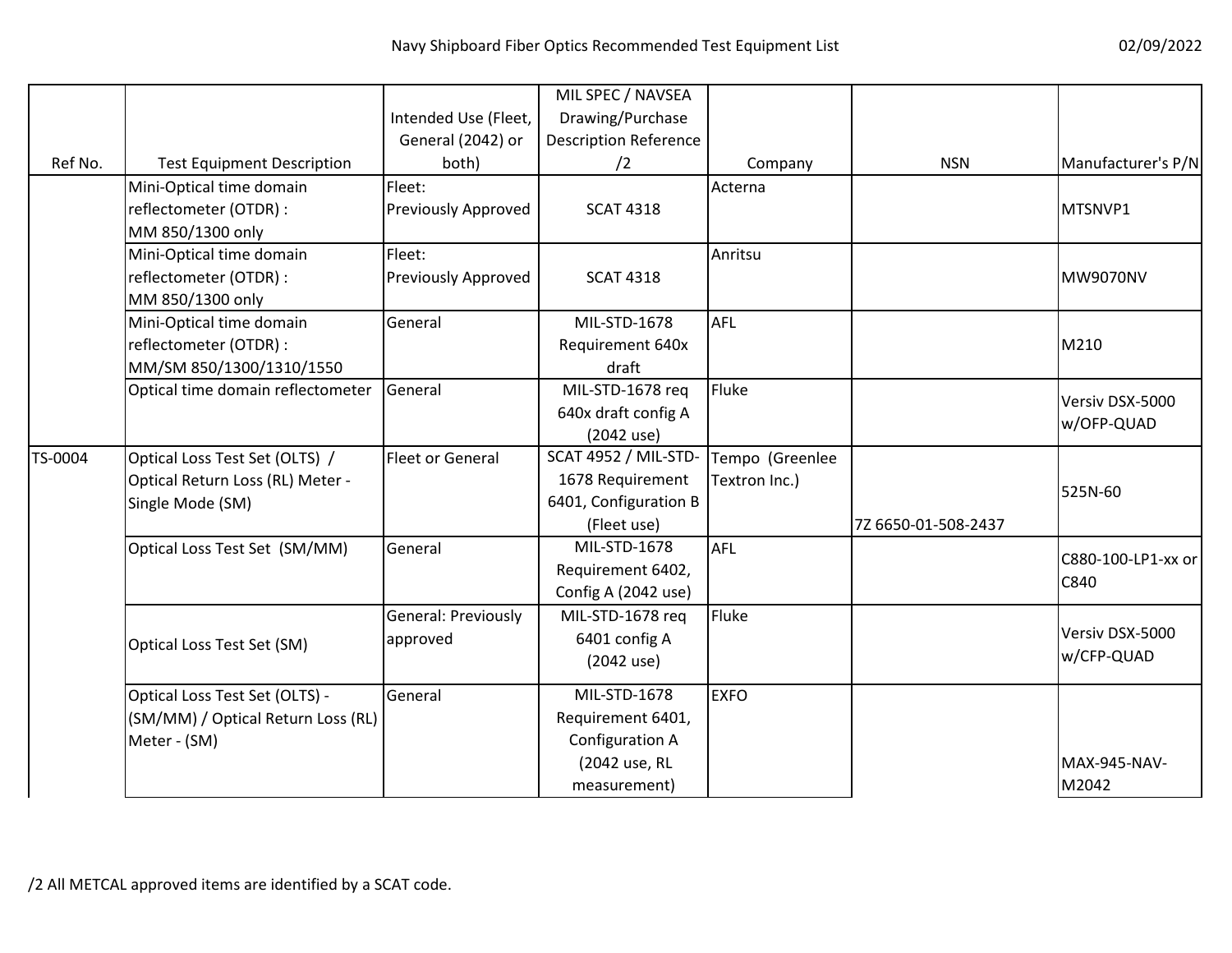|         |                                                                                      | Intended Use (Fleet,            | MIL SPEC / NAVSEA<br>Drawing/Purchase                                                 |                                  |                     |                               |
|---------|--------------------------------------------------------------------------------------|---------------------------------|---------------------------------------------------------------------------------------|----------------------------------|---------------------|-------------------------------|
| Ref No. | <b>Test Equipment Description</b>                                                    | General (2042) or<br>both)      | <b>Description Reference</b><br>/2                                                    | Company                          | <b>NSN</b>          | Manufacturer's P/N            |
|         | Optical Loss Test Set (OLTS) -<br>(SM/MM) / Optical Return Loss<br>(RL) Meter - (SM) | General                         | MIL-STD-1678<br>Requirement 6401,<br>Configuration A<br>(2042 use, RL<br>measurement) | Kitco                            |                     | MAX-945-NAV-<br>M2042-KIT     |
| TS-0005 | Optical Loss Test Set (OLTS)-<br>Multimode (MM)                                      | <b>Fleet or General</b>         | <b>SCAT 4954</b>                                                                      | Tempo (Greenlee<br>Textron Inc.) | 7Z 6650-01-508-2419 | 525N-30                       |
|         | Optical Loss Test Set (OLTS)-<br>Multimode (MM)                                      | Fleet: Previously<br>Approved   | <b>SCAT 4954</b>                                                                      | Anritsu America                  |                     | MS9020A                       |
|         | Optical Loss Test Set (OLTS)-<br>Multimode (MM)                                      | Fleet: Previously<br>Approved   | <b>SCAT 4954</b>                                                                      | Anritsu America                  |                     | <b>MS9020B</b>                |
|         | Optical Loss Test Set (OLTS)-<br>Multimode (MM)                                      | Fleet: Previously<br>Approved   | <b>SCAT 4954</b>                                                                      | Anritsu America                  |                     | <b>MS9020C</b>                |
|         | Optical Loss Test Set (OLTS)-<br>Multimode (MM)                                      | Fleet: Previously<br>Approved   | <b>SCAT 4954</b>                                                                      | Anritsu                          |                     | MS9020D                       |
|         | Optical Loss Test Set (SM/MM)                                                        | General                         | MIL-STD-1678<br>Requirement 6402                                                      | <b>AFL</b>                       |                     | C880-100-LP1-xx or<br>C840    |
|         | Optical Loss Test Set (MM)                                                           | General: Previously<br>approved | MIL-STD-1678 req<br>6402 config A<br>(2042 use)                                       | Fluke                            |                     | Versiv DSX-5000<br>w/CFP-QUAD |
|         | Optical Loss Test Set (OLTS) -<br>(SM/MM) / Optical Return Loss (RL)<br>Meter - (SM) | General                         | MIL-STD-1678<br>Requirement 6401 and<br>6402,<br>Configuration A<br>(2042 use)        | <b>EXFO</b>                      |                     | MAX-945-NAV-<br>M2042         |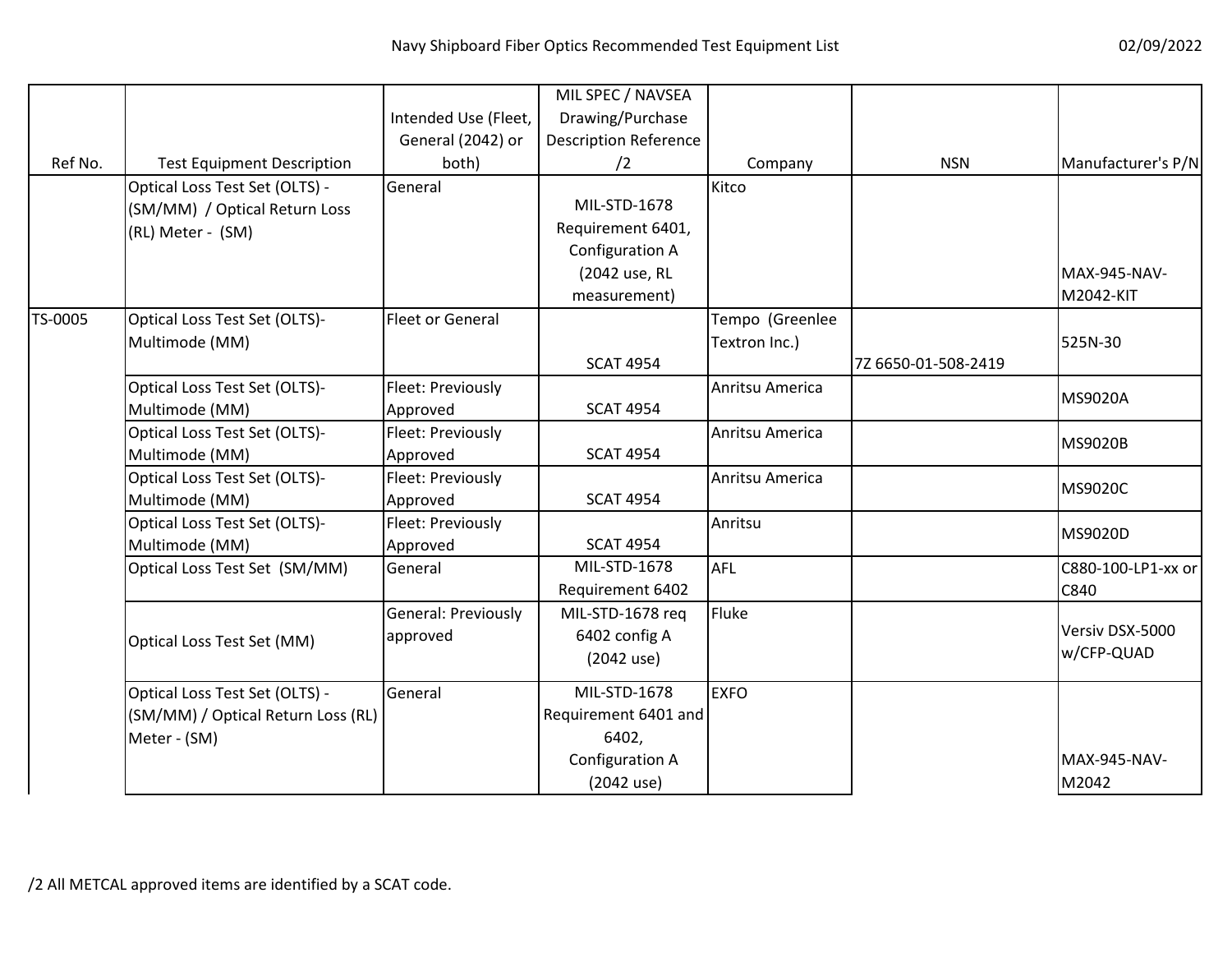|         |                                    |                         | MIL SPEC / NAVSEA            |             |                     |                     |
|---------|------------------------------------|-------------------------|------------------------------|-------------|---------------------|---------------------|
|         |                                    | Intended Use (Fleet,    | Drawing/Purchase             |             |                     |                     |
|         |                                    | General (2042) or       | <b>Description Reference</b> |             |                     |                     |
| Ref No. | <b>Test Equipment Description</b>  | both)                   | /2                           | Company     | <b>NSN</b>          | Manufacturer's P/N  |
|         | Optical Loss Test Set (OLTS) -     | General                 | MIL-STD-1678                 | Kitco       |                     |                     |
|         | (SM/MM) / Optical Return Loss (RL) |                         | Requirement 6401 and         |             |                     |                     |
|         | Meter - (SM)                       |                         | 6402,                        |             |                     |                     |
|         |                                    |                         | Configuration A              |             |                     | MAX-945-NAV-        |
|         |                                    |                         | (2042 use)                   |             |                     | M2042-KIT           |
| TS-0006 | Optical Return Loss Meter          | General: Previously     | MIL-STD-1678                 | Noyes Fiber |                     |                     |
|         |                                    | approved                | Requirement 6401,            | Systems     |                     |                     |
|         |                                    |                         | Configuration A              |             |                     | Model ORL 3         |
|         |                                    |                         | (2042 use, RL                |             |                     |                     |
|         |                                    |                         | measurement)                 |             |                     |                     |
|         | Optical Return Loss Meter          | General: Previously     | MIL-STD-1678                 | Noyes Fiber |                     |                     |
|         |                                    | approved                | Requirement 6401,            | Systems     |                     |                     |
|         |                                    |                         | Configuration A              |             |                     | T50B-3-0002         |
|         |                                    |                         | (2042 use, RL                |             |                     |                     |
|         |                                    |                         | measurement)                 |             |                     |                     |
|         | Optical Return Loss Meter (SM)     | <b>Fleet or General</b> | SCAT 4952 (ref: MIL-         | Tempo       |                     |                     |
|         | (Optical Loss Test Set)            |                         | STD-1678 Requirement         |             |                     | 525N-60             |
|         |                                    |                         | 6401)                        |             | 7Z 6650-01-508-2437 |                     |
|         | Optical Return Loss Meter          | General: Previously     | MIL-STD-1678                 | <b>EXFO</b> |                     |                     |
|         |                                    | approved                | Requirement 6401,            |             |                     | FOT-930             |
|         |                                    |                         | Configuration A, RL          |             |                     |                     |
|         |                                    |                         | measurement                  |             |                     |                     |
|         | Optical Return Loss Meter (SM) /   | General                 |                              | <b>EXFO</b> |                     |                     |
|         | Optical Loss Test Set (OLTS)       |                         | MIL-STD-1678                 |             |                     |                     |
|         | (SM/MM)                            |                         | Requirement 6401,            |             |                     |                     |
|         |                                    |                         | Configuration A              |             |                     |                     |
|         |                                    |                         | (2042 use, RL                |             |                     | <b>MAX-945-NAV-</b> |
|         |                                    |                         | measurement)                 |             |                     | M2042               |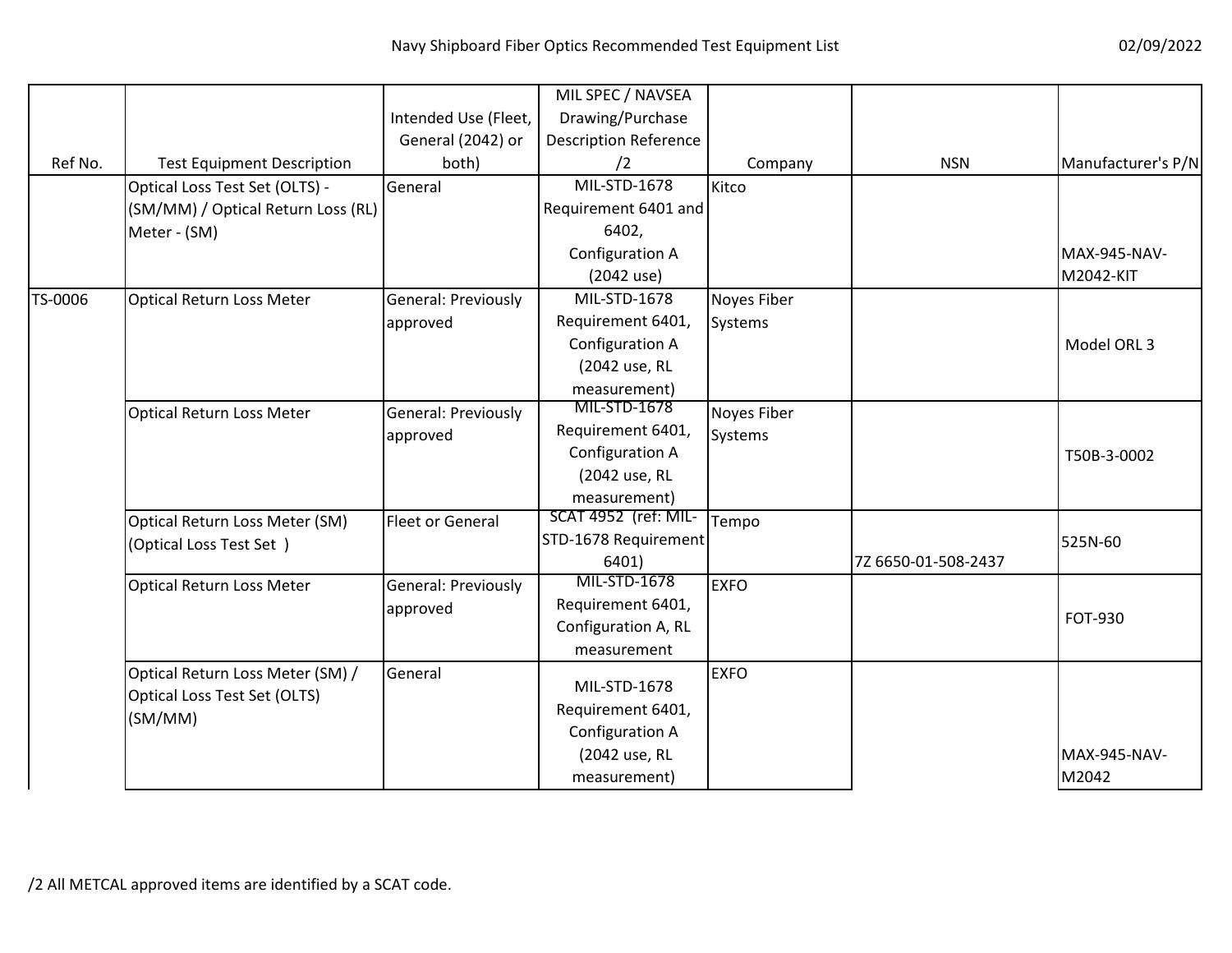|         |                                   |                         | MIL SPEC / NAVSEA            |                        |                     |                    |
|---------|-----------------------------------|-------------------------|------------------------------|------------------------|---------------------|--------------------|
|         |                                   | Intended Use (Fleet,    | Drawing/Purchase             |                        |                     |                    |
|         |                                   | General (2042) or       | <b>Description Reference</b> |                        |                     |                    |
| Ref No. | <b>Test Equipment Description</b> | both)                   | $\sqrt{2}$                   | Company                | <b>NSN</b>          | Manufacturer's P/N |
|         | Optical Return Loss Meter (SM) /  | General                 |                              | Kitco                  |                     |                    |
|         | Optical Loss Test Set (OLTS)      |                         | MIL-STD-1678                 |                        |                     |                    |
|         | (SM/MM)                           |                         | Requirement 6401,            |                        |                     |                    |
|         |                                   |                         | Configuration A              |                        |                     |                    |
|         |                                   |                         | (2042 use, RL                |                        |                     | MAX-945-NAV-       |
|         |                                   |                         | measurement)                 |                        |                     | M2042-KIT          |
| TS-0007 | Optical microscope, 400x          | <b>Fleet or General</b> | MIL-STD-2042, ND-            | Kitco                  |                     | 0700-8601          |
| /4      |                                   |                         | 6872813-28                   |                        |                     |                    |
| TS-0008 | Video Microscope, Optical / Fiber | General                 | MIL-STD-1678                 | JDSU                   |                     |                    |
|         | Optic Video Inspection System     |                         | Requirement 5203,            |                        |                     | FBP-NAVY-1         |
|         | (FOVIS) /1                        |                         | <b>General Inspection</b>    |                        | 7Z 6650-01-587-1666 |                    |
|         | Video Microscope, Optical / Fiber | General                 | MIL-STD-1678                 | Lightel ViewConn       |                     |                    |
|         | Optic Video Inspection System     |                         | Requirement 5203,            | Plus                   |                     | VC-6200-PL         |
|         | (FOVIS) $\sqrt{1}$                |                         | General Inspection           |                        |                     |                    |
|         | Video Microscope, Optical / Fiber | General                 | MIL-STD-1678                 | <b>EXFO</b>            |                     |                    |
|         | Optic Video Inspection System     |                         | Requirement 5203,            |                        |                     | FIP-430B or        |
|         | (FOVIS) /1                        |                         | General Inspection           |                        |                     | TK-FIP-430B-6M1    |
|         | Video Microscope, Optical / Fiber | General                 |                              | <b>Viavi Solutions</b> |                     |                    |
|         | Optic Video Inspection System     |                         | MIL-STD-2042, MIL-           |                        |                     | <b>FVAi-2400</b>   |
|         | (FOVIS) /3                        |                         | STD-1678 Requirement         |                        |                     | FVDn-2400          |
|         |                                   |                         | 5203, General & Polish       |                        |                     | <b>FVDi-2400</b>   |
|         |                                   |                         | <b>Quality Inspection</b>    |                        |                     |                    |
|         |                                   |                         |                              |                        |                     |                    |

/1 Interim approval of use IAW the NAVSEA DWG No. 8347174 Method 6M1 and MIL-STD-2042 method 6M1, Fiber Optic Connector Inspection and Cleaning (Inboard Only), of MIL-STD-2042-6C only. Approval for use is contingent upon their performance when evaluated against the criteria within Measurement 5203. /3 The FVAi/FVDn/FVDi-2400 desktop FOVIS WITHOUT an attached probe has interim approval as an equivalent to the TS-0007 400x Optical Microscope and can be used for post polish/termination quality acceptance. The FOVIS's analysis function shall NOT be used. The VIAVI FVDi-2400 is a dual magnification scope and shall be 400x magnification for post polish acceptance. The FVAi/FVDn/FVDi-2400 desktop FOVIS without a probe or with the use of the Viavi P5000i scope probe is approved for use for cleanliness inspection (Method 6M1).

 FVAi/FVDn/FVDi-2400 desktop scope is not intended for fleet procurement.4/ FOVIS scope has been given interim approval for use as an equivalent to the 400x Optical microscope. See TS-0008 and Note /3 for details. The Viavi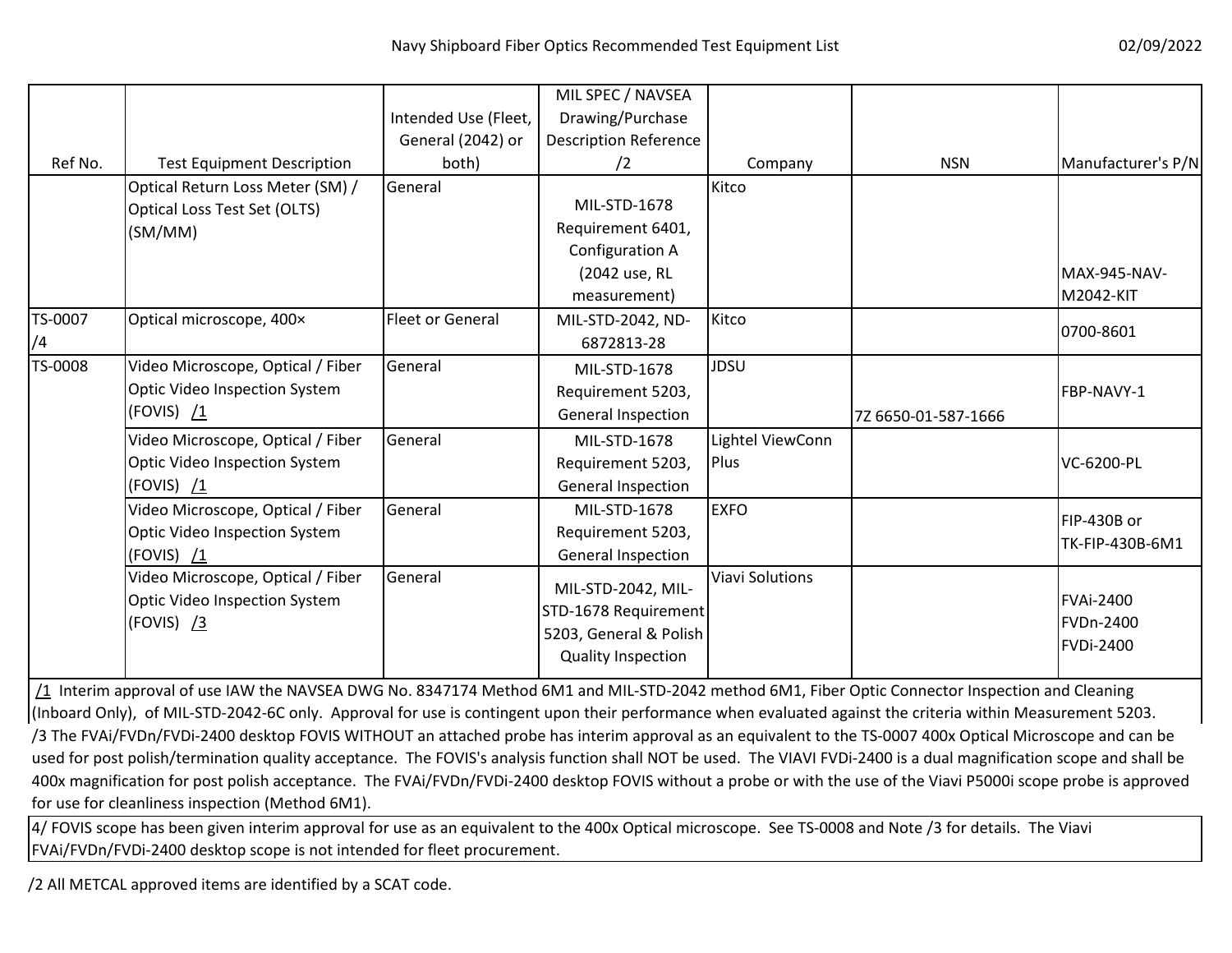|         |                                   |                         | MIL SPEC / NAVSEA            |                         |                         |                    |
|---------|-----------------------------------|-------------------------|------------------------------|-------------------------|-------------------------|--------------------|
|         |                                   | Intended Use (Fleet,    | Drawing/Purchase             |                         |                         |                    |
|         |                                   | General (2042) or       | <b>Description Reference</b> |                         |                         |                    |
| Ref No. | <b>Test Equipment Description</b> | both)                   | /2                           | Company                 | <b>NSN</b>              | Manufacturer's P/N |
|         |                                   |                         |                              |                         |                         |                    |
| TS-0009 | ST to ST Adapter                  |                         |                              | Refer to Navy           |                         |                    |
|         |                                   |                         |                              | Recommended             |                         |                    |
|         |                                   |                         | M83522/17-NY                 | <b>Fiber Optic</b>      |                         |                    |
|         |                                   |                         |                              | <b>Components Parts</b> |                         |                    |
|         |                                   |                         |                              | List                    |                         |                    |
| TS-0010 | Laser Optical Source (SM)         | General: Previously     |                              | Acterna                 |                         |                    |
|         | (can also use TS-0004)            | approved                |                              |                         | 7Z 6625-01-560-2320     |                    |
| TS-0011 | Optical Leak Detector: 1300nm     | <b>Fleet or General</b> | <b>SCAT 4319</b>             | Photonix                |                         | <b>PXD603</b>      |
|         |                                   |                         |                              | <b>Technologies</b>     | NSN 7Z 6030-01-414-8582 |                    |
|         | Optical Leak Detector: 1300nm     | Fleet: Previously       |                              | Force Inc. (Now         |                         |                    |
|         |                                   | Approved                | <b>SCAT 4319</b>             | Emcore)                 |                         | 2654ABCST          |
| TS-0012 | Laser Light Source                | General                 | MIL-STD-1678                 | Photonix                |                         |                    |
|         |                                   |                         | Requirement 6401,            | <b>Technologies</b>     |                         |                    |
|         |                                   |                         | Configuration A (2042        |                         |                         |                    |
|         |                                   |                         | use)                         |                         | <b>PX-C205N</b>         |                    |
|         | Laser Light Source                | General: Previously     | MIL-STD-1678                 | <b>Greenlee Textron</b> |                         |                    |
|         |                                   | approved                | Requirement 6402             | Inc.                    |                         |                    |
|         |                                   |                         | Configuration A (2042        |                         |                         | 580XL              |
|         |                                   |                         | use)                         |                         |                         |                    |
| TS-0013 | LC to LC Adapter                  |                         |                              | Refer to Navy           |                         |                    |
|         |                                   |                         |                              | Recommended             |                         |                    |
|         |                                   |                         | Fiber Optic Connector        | <b>Fiber Optic</b>      |                         |                    |
|         |                                   |                         | Intermateability             | <b>Components Parts</b> |                         |                    |
|         |                                   |                         | Standards (FOCIS) 10         | List                    |                         |                    |
| TS-0014 | SC to SC Adapter                  |                         |                              | Refer to Navy           |                         |                    |
|         |                                   |                         |                              | Recommended             |                         |                    |
|         |                                   |                         | <b>Fiber Optic Connector</b> | <b>Fiber Optic</b>      |                         |                    |
|         |                                   |                         | Intermateability             | <b>Components Parts</b> |                         |                    |
|         |                                   |                         | Standards (FOCIS) 3          | List                    |                         |                    |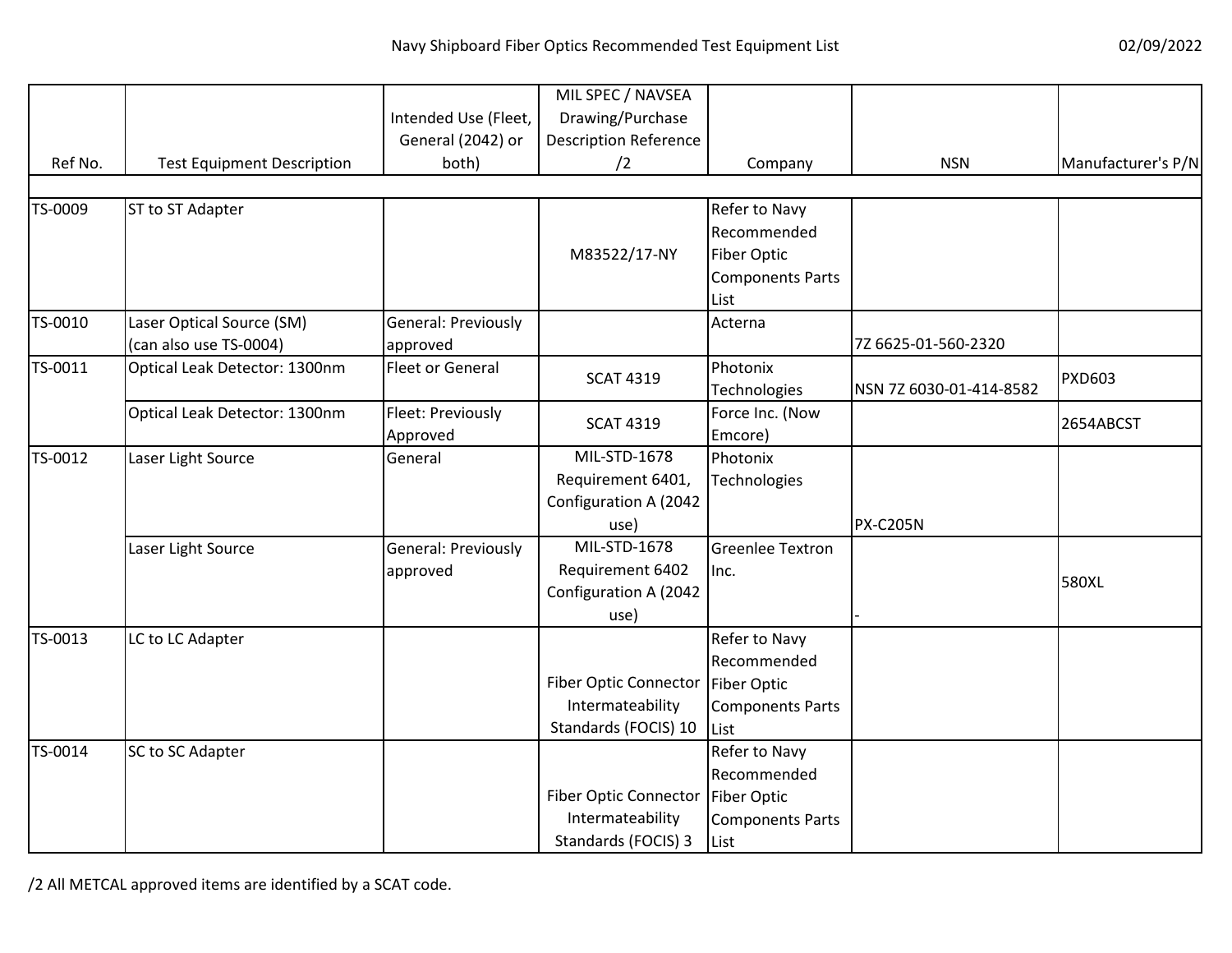|         |                                   |                      | MIL SPEC / NAVSEA            |                 |                  |                    |
|---------|-----------------------------------|----------------------|------------------------------|-----------------|------------------|--------------------|
|         |                                   | Intended Use (Fleet, | Drawing/Purchase             |                 |                  |                    |
|         |                                   | General (2042) or    | <b>Description Reference</b> |                 |                  |                    |
| Ref No. | <b>Test Equipment Description</b> | both)                | /2                           | Company         | <b>NSN</b>       | Manufacturer's P/N |
|         |                                   |                      |                              |                 |                  |                    |
| TS-0401 | Measurement Quality Jumper, 50    |                      |                              | Aptiv (Formerly |                  | 4567773-1H         |
|         | meter, MM, ST-to-ST               |                      | 6877804-01                   | Delphi)         | 6020-01-417-1963 |                    |
|         | Measurement Quality Jumper, 50    |                      |                              | <b>AFSI</b>     |                  | 6877804-01         |
|         | meter, MM, ST-to-ST               |                      | 6877804-01                   |                 | 6020-01-417-1963 |                    |
|         | Measurement Quality Jumper, 50    |                      |                              | KitCo           |                  | 6877804-01         |
|         | meter, MM, ST-to-ST               |                      | 6877804-01                   |                 | 6020-01-417-1963 |                    |
|         | Measurement Quality Jumper, 50    |                      |                              | kSaria          |                  | 6877804-01         |
|         | meter, MM, ST-to-ST               |                      | 6877804-01                   |                 |                  |                    |
|         | Measurement Quality Jumper, 50    |                      |                              | Optimum Fiber   |                  | 85-001V            |
|         | meter, MM, ST-to-ST               |                      | 6877804-01                   | Optics          |                  |                    |
| TS-0402 | Measurement Quality Jumper, 50    |                      |                              | Aptiv (Formerly |                  | 4567774-1H         |
|         | meter, MM, ST-to-rotary splice    |                      | 6877804-02                   | Delphi)         | 6020-01-425-9732 |                    |
|         | Measurement Quality Jumper, 50    |                      |                              | Kitco           |                  | 6877804-02         |
|         | meter, MM, ST-to-rotary splice    |                      | 6877804-02                   |                 | 6020-01-425-9732 |                    |
| TS-0403 | Measurement Quality Jumper, 50    |                      |                              | Aptiv (Formerly |                  |                    |
|         | meter, MM, ST-to-multiple termini |                      |                              | Delphi)         |                  | 4567775-1H         |
|         | pin                               |                      | 6877804-03                   |                 | 6020-01-417-1964 |                    |
|         | Measurement Quality Jumper, 50    |                      |                              | <b>AFSI</b>     |                  |                    |
|         | meter, MM, ST-to-multiple termini |                      |                              |                 |                  | 6877804-03         |
|         | pin                               |                      | 6877804-03                   |                 |                  |                    |
|         | Measurement Quality Jumper, 50    |                      |                              | KitCo           |                  |                    |
|         | meter, MM, ST-to-multiple termini |                      |                              |                 |                  | 6877804-03         |
|         | pin                               |                      | 6877804-03                   |                 | 6020-01-417-1964 |                    |
|         | Measurement Quality Jumper, 50    |                      |                              | kSaria          |                  |                    |
|         | meter, MM, ST-to-multiple termini |                      |                              |                 |                  | 6877804-03         |
|         | pin                               |                      | 6877804-03                   |                 | 6020-01-417-1964 |                    |
|         | Measurement Quality Jumper, 50    |                      |                              | Optimum Fiber   |                  |                    |
|         | meter, MM, ST-to-multiple termini |                      |                              | Optics          |                  | 85-003V            |
|         | pin                               |                      | 6877804-03                   |                 |                  |                    |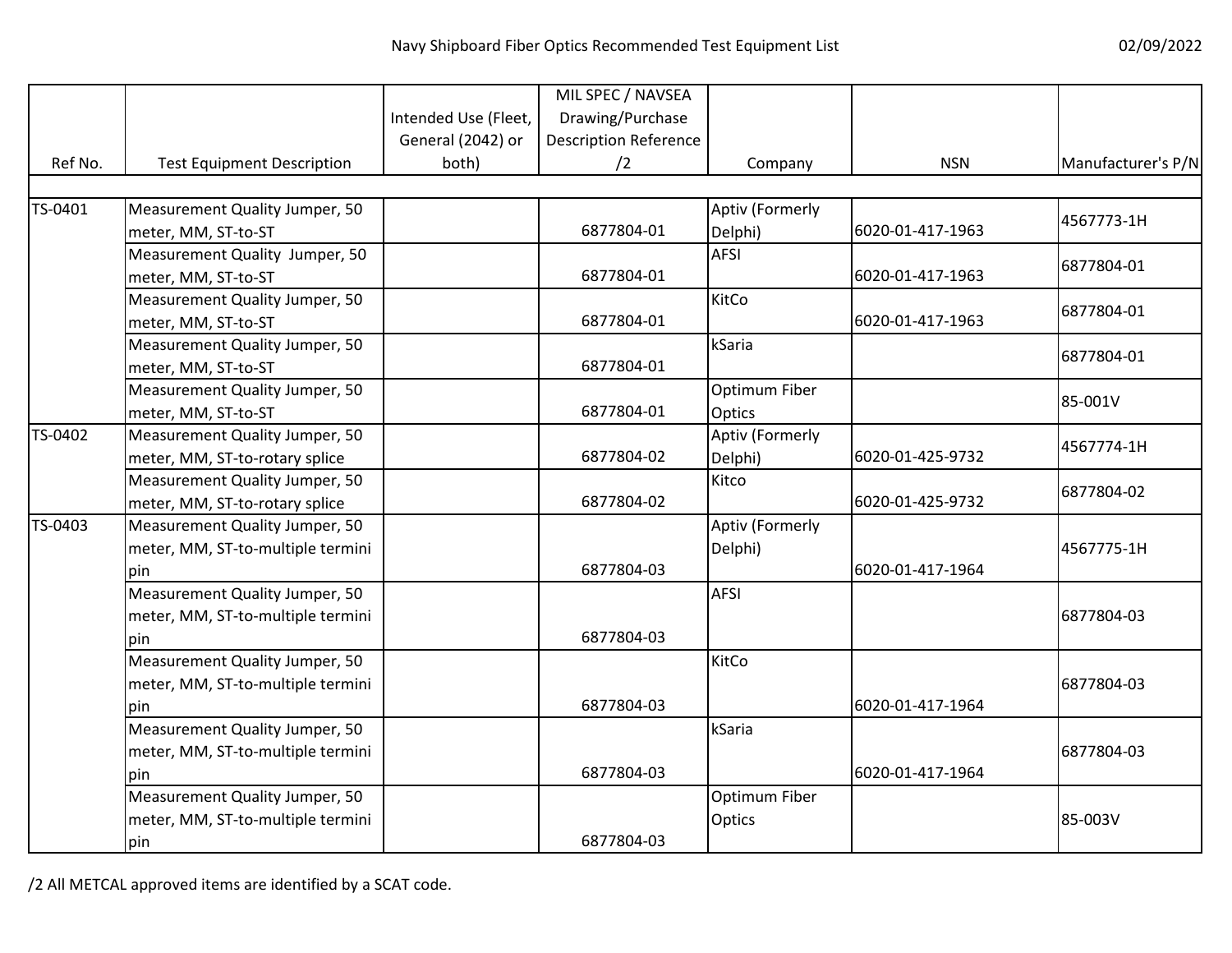|         |                                   |                      | MIL SPEC / NAVSEA            |                  |                  |                    |
|---------|-----------------------------------|----------------------|------------------------------|------------------|------------------|--------------------|
|         |                                   | Intended Use (Fleet, | Drawing/Purchase             |                  |                  |                    |
|         |                                   | General (2042) or    | <b>Description Reference</b> |                  |                  |                    |
| Ref No. | <b>Test Equipment Description</b> | both)                | /2                           | Company          | <b>NSN</b>       | Manufacturer's P/N |
| TS-0404 | Measurement Quality Jumper, 50    |                      |                              | Aptiv (Formerly  |                  |                    |
|         | meter, MM, ST-to-multiple termini |                      |                              | Delphi)          |                  | 4567775-2H         |
|         | socket                            |                      | 6877804-04                   |                  | 6020-01-417-1967 |                    |
|         | Measurement Quality Jumper, 50    |                      |                              | <b>AFSI</b>      |                  |                    |
|         | meter, MM, ST-to-multiple termini |                      |                              |                  |                  | 6877804-04         |
|         | socket                            |                      | 6877804-04                   |                  |                  |                    |
|         | Measurement Quality Jumper, 50    |                      |                              | KitCo            |                  |                    |
|         | meter, MM, ST-to-multiple termini |                      |                              |                  |                  | 6877804-04         |
|         | socket                            |                      | 6877804-04                   |                  | 6020-01-417-1967 |                    |
|         | Measurement Quality Jumper, 50    |                      |                              | kSaria           |                  |                    |
|         | meter, MM, ST-to-multiple termini |                      |                              |                  |                  | 6877804-04         |
|         | socket                            |                      | 6877804-04                   |                  | 6020-01-417-1967 |                    |
|         | Measurement Quality Jumper, 50    |                      |                              | Optimum Fiber    |                  |                    |
|         | meter, MM, ST-to-multiple termini |                      |                              | Optics           |                  | 85-004V            |
|         | socket                            |                      | 6877804-04                   |                  |                  |                    |
| TS-0405 | Measurement Quality Jumper, 1     |                      |                              | Aptiv (Formerly  |                  | 4567773-2H         |
|         | meter, MM, ST-to-ST               |                      | 6877804-05                   | Delphi)          | 6020-01-417-5230 |                    |
|         | Measurement Quality Jumper, 1     |                      |                              | <b>AFSI</b>      |                  | 6877804-05         |
|         | meter, MM, ST-to-ST               |                      | 6877804-05                   |                  |                  |                    |
|         | Measurement Quality Jumper, 1     |                      |                              | KitCo            |                  | 6877804-05         |
|         | meter, MM, ST-to-ST               |                      | 6877804-05                   |                  | 6020-01-417-5230 |                    |
|         | Measurement Quality Jumper, 1     |                      |                              | kSaria           |                  | 6877804-05         |
|         | meter, MM, ST-to-ST               |                      | 6877804-05                   |                  | 6020-01-417-5230 |                    |
|         | Measurement Quality Jumper, 1     |                      |                              | Optimum Fiber    |                  | 85-005V            |
|         | meter, MM, ST-to-ST               |                      | 6877804-05                   | Optics           |                  |                    |
|         | Measurement Quality Jumper, 1     |                      |                              | Portsmouth Naval |                  | 6877804-05         |
|         | meter, MM, ST-to-ST               |                      | 6877804-05                   | Shipyard (PNSY)  |                  |                    |
| TS-0406 | Measurement Quality Jumper, 1     |                      |                              | Aptiv (Formerly  |                  | 4567774-2H         |
|         | meter, MM, ST-to-rotary splice    |                      | 6877804-06                   | Delphi)          |                  |                    |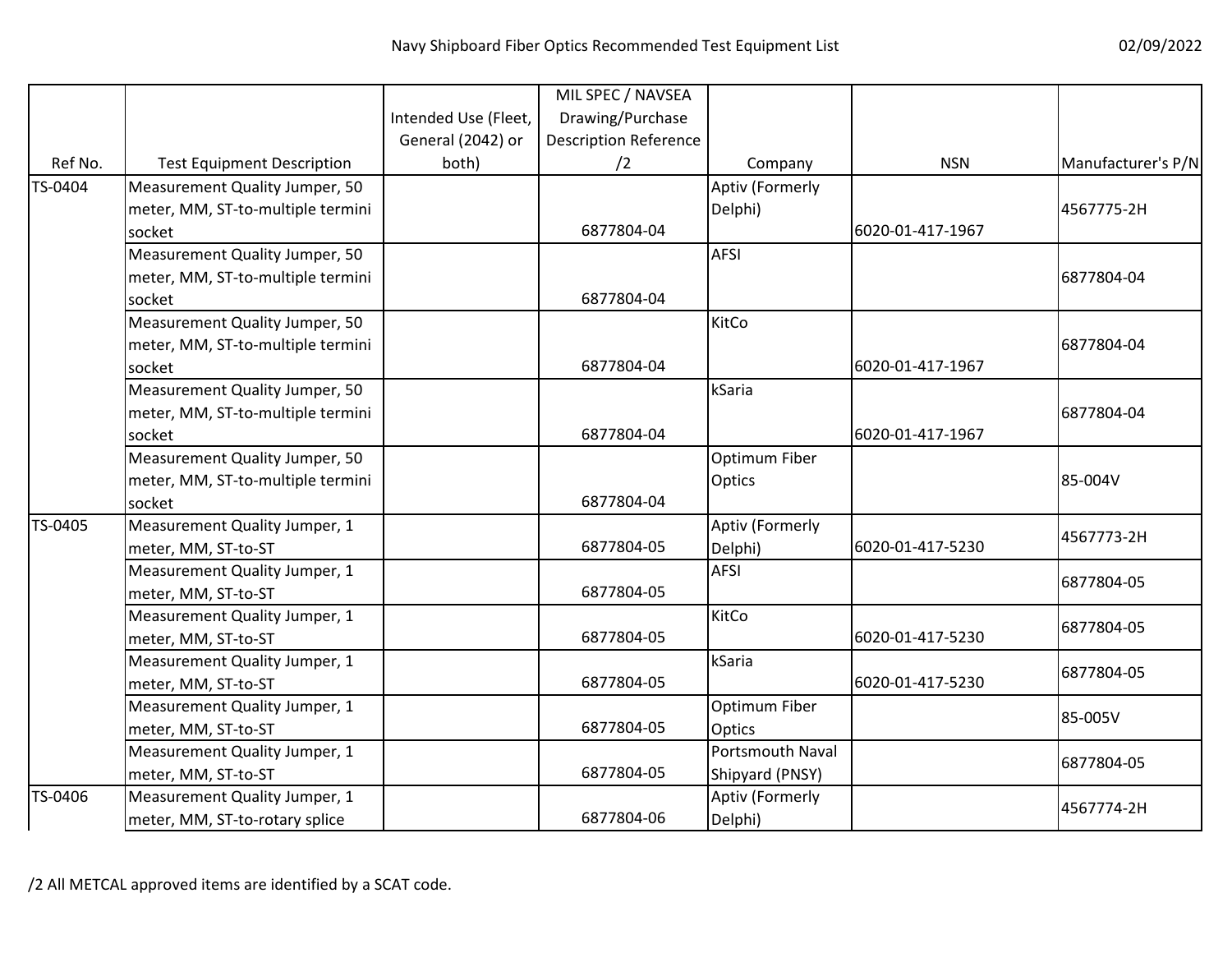|         |                                   |                      | MIL SPEC / NAVSEA            |                      |                  |                    |
|---------|-----------------------------------|----------------------|------------------------------|----------------------|------------------|--------------------|
|         |                                   | Intended Use (Fleet, | Drawing/Purchase             |                      |                  |                    |
|         |                                   | General (2042) or    | <b>Description Reference</b> |                      |                  |                    |
| Ref No. | <b>Test Equipment Description</b> | both)                | /2                           | Company              | <b>NSN</b>       | Manufacturer's P/N |
|         | Measurement Quality Jumper, 1     |                      |                              | KitCo                |                  |                    |
|         | meter, MM, ST-to-rotary splice    |                      | 6877804-06                   |                      |                  | 6877804-06         |
| TS-0407 | Measurement Quality Jumper, 1     |                      |                              | Aptiv (Formerly      |                  |                    |
|         | meter, MM, ST-to-4 channel plug & |                      |                              | Delphi)              |                  | 4567776H           |
|         | termini pins                      |                      | 6877804-07                   |                      | 6020-01-417-5244 |                    |
|         | Measurement Quality Jumper, 1     |                      |                              | <b>AFSI</b>          |                  |                    |
|         | meter, MM, ST-to-4 channel plug & |                      |                              |                      |                  | 6877804-07         |
|         | termini pins                      |                      | 6877804-07                   |                      | 6020-01-417-5244 |                    |
|         | Measurement Quality Jumper, 1     |                      |                              | KitCo                |                  |                    |
|         | meter, MM, ST-to-4 channel plug & |                      |                              |                      |                  | 6877804-07         |
|         | termini pins                      |                      | 6877804-07                   |                      | 6020-01-417-5244 |                    |
|         | Measurement Quality Jumper, 1     |                      |                              | kSaria               |                  |                    |
|         | meter, MM, ST-to-4 channel plug & |                      |                              |                      |                  | 6877804-07         |
|         | termini pins                      |                      | 6877804-07                   |                      | 6020-01-417-5244 |                    |
|         | Measurement Quality Jumper, 1     |                      |                              | <b>Optimum Fiber</b> |                  |                    |
|         | meter, MM, ST-to-4 channel plug & |                      |                              | <b>Optics</b>        |                  | 85-008V            |
|         | termini pins                      |                      | 6877804-07                   |                      |                  |                    |
|         | Measurement Quality Jumper, 1     |                      |                              | Portsmouth Naval     |                  |                    |
|         | meter, MM, ST-to-4 channel plug & |                      |                              | Shipyard (PNSY)      |                  |                    |
|         | termini pins                      |                      | 6877804-07                   |                      |                  | 6877804-07         |
|         |                                   |                      |                              |                      |                  |                    |
|         |                                   |                      |                              |                      |                  |                    |
| TS-0408 | Measurement Quality Jumper, 1     |                      |                              | Aptiv (Formerly      |                  |                    |
|         | meter, MM, ST-to-4 channel        |                      |                              | Delphi)              |                  | 4567777H           |
|         | receptacle & termini sockets      |                      | 6877804-08                   |                      | 6020-01-418-6285 |                    |
|         | Measurement Quality Jumper, 1     |                      |                              | <b>AFSI</b>          |                  |                    |
|         | meter, MM, ST-to-4 channel        |                      |                              |                      |                  | 6877804-08         |
|         | receptacle & termini sockets      |                      | 6877804-08                   |                      | 6020-01-418-6285 |                    |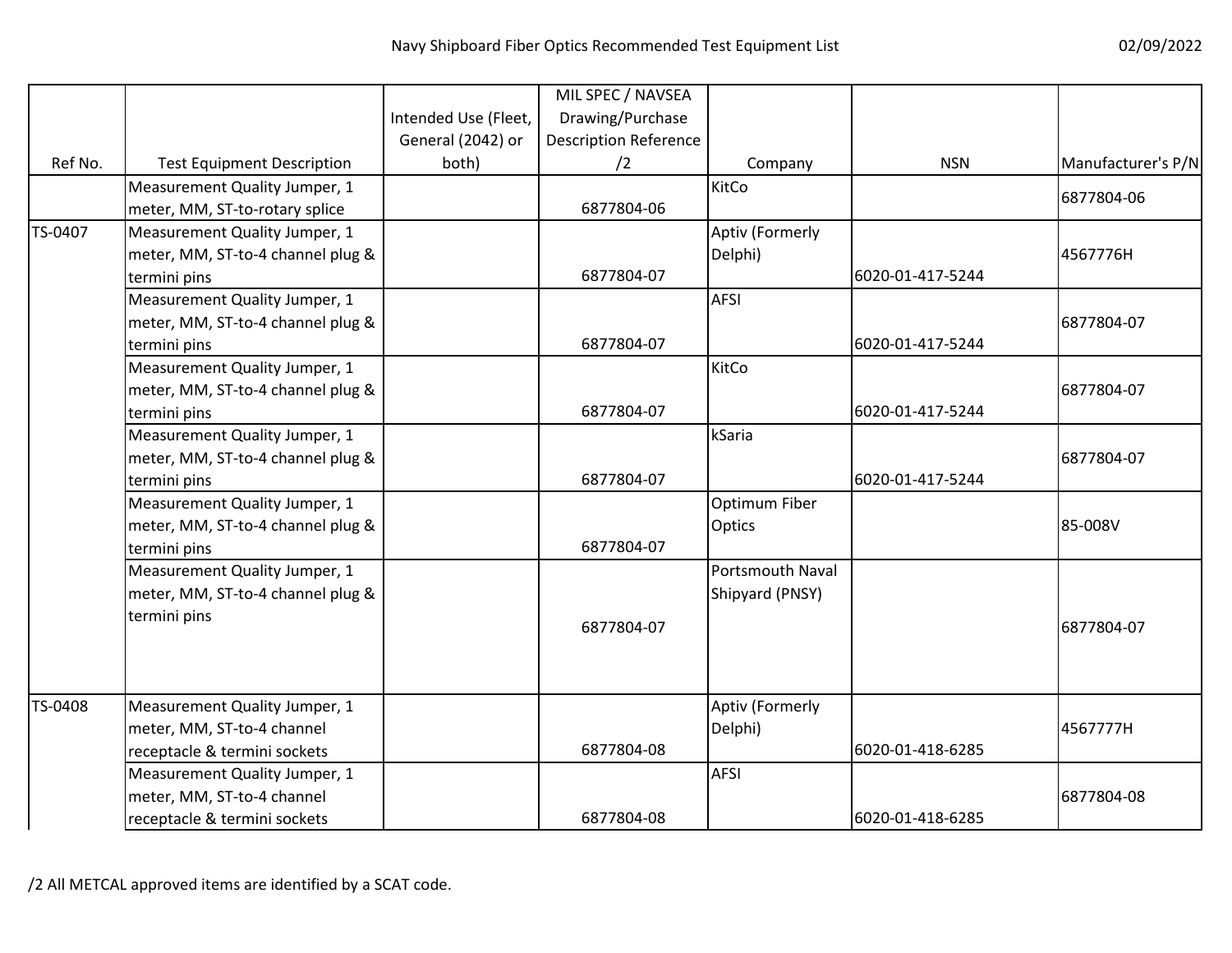|         |                                   |                      | MIL SPEC / NAVSEA            |                  |                  |                    |
|---------|-----------------------------------|----------------------|------------------------------|------------------|------------------|--------------------|
|         |                                   | Intended Use (Fleet, | Drawing/Purchase             |                  |                  |                    |
|         |                                   | General (2042) or    | <b>Description Reference</b> |                  |                  |                    |
| Ref No. | <b>Test Equipment Description</b> | both)                | /2                           | Company          | <b>NSN</b>       | Manufacturer's P/N |
|         | Measurement Quality Jumper, 1     |                      |                              | KitCo            |                  |                    |
|         | meter, MM, ST-to-4 channel        |                      |                              |                  |                  | 6877804-08         |
|         | receptacle & termini sockets      |                      | 6877804-08                   |                  | 6020-01-418-6285 |                    |
|         | Measurement Quality Jumper, 1     |                      |                              | kSaria           |                  |                    |
|         | meter, MM, ST-to-4 channel        |                      |                              |                  |                  | 6877804-08         |
|         | receptacle & termini sockets      |                      | 6877804-08                   |                  |                  |                    |
|         | Measurement Quality Jumper, 1     |                      |                              | Optimum Fiber    |                  |                    |
|         | meter, MM, ST-to-4 channel        |                      |                              | Optics           |                  | 85-011V            |
|         | receptacle & termini sockets      |                      | 6877804-08                   |                  |                  |                    |
|         | Measurement Quality Jumper, 1     |                      |                              | Portsmouth Naval |                  |                    |
|         | meter, MM, ST-to-4 channel        |                      |                              | Shipyard (PNSY)  |                  | 6877804-08         |
|         | receptacle & termini sockets      |                      | 6877804-08                   |                  |                  |                    |
| TS-0409 | Measurement Quality Jumper, 1     |                      |                              | Aptiv (Formerly  |                  |                    |
|         | meter, MM, ST-to-8 channel plug & |                      |                              | Delphi)          |                  | 4567778H           |
|         | termini pins                      |                      | 6877804-09                   |                  |                  |                    |
|         | Measurement Quality Jumper, 1     |                      |                              | <b>AFSI</b>      |                  |                    |
|         | meter, MM, ST-to-8 channel plug & |                      |                              |                  |                  | 6877804-09         |
|         | termini pins                      |                      | 6877804-09                   |                  |                  |                    |
|         | Measurement Quality Jumper, 1     |                      |                              | KitCo            |                  |                    |
|         | meter, MM, ST-to-8 channel plug & |                      |                              |                  |                  | 6877804-09         |
|         | termini pins                      |                      | 6877804-09                   |                  | 6020-01-425-9727 |                    |
|         | Measurement Quality Jumper, 1     |                      |                              | kSaria           |                  |                    |
|         | meter, MM, ST-to-8 channel plug & |                      |                              |                  |                  | 6877804-09         |
|         | termini pins                      |                      | 6877804-09                   |                  |                  |                    |
|         | Measurement Quality Jumper, 1     |                      |                              | Optimum Fiber    |                  |                    |
|         | meter, MM, ST-to-8 channel plug & |                      |                              | Optics           |                  |                    |
|         | termini pins                      |                      |                              |                  |                  | 85-014V            |
|         |                                   |                      |                              |                  |                  |                    |
|         |                                   |                      |                              |                  |                  |                    |
|         |                                   |                      | 6877804-09                   |                  |                  |                    |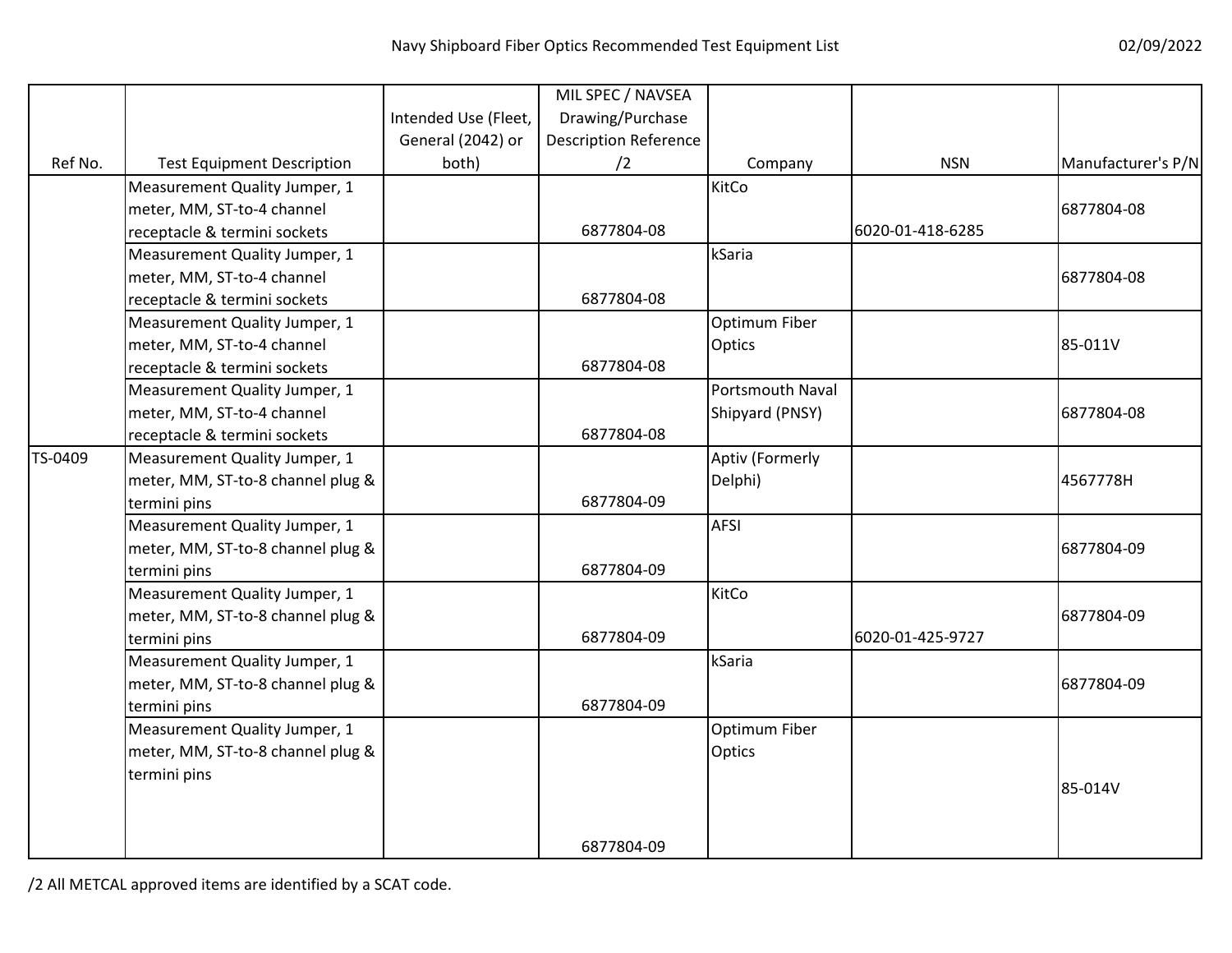|         |                                   |                      | MIL SPEC / NAVSEA            |                 |                  |                    |
|---------|-----------------------------------|----------------------|------------------------------|-----------------|------------------|--------------------|
|         |                                   | Intended Use (Fleet, | Drawing/Purchase             |                 |                  |                    |
|         |                                   | General (2042) or    | <b>Description Reference</b> |                 |                  |                    |
| Ref No. | <b>Test Equipment Description</b> | both)                | /2                           | Company         | <b>NSN</b>       | Manufacturer's P/N |
| TS-0410 | Measurement Quality Jumper, 1     |                      |                              | Aptiv (Formerly |                  |                    |
|         | meter, MM, ST-to-8 channel        |                      |                              | Delphi)         |                  | 4567779H           |
|         | receptacle & termini sockets      |                      | 6877804-10                   |                 | 6020-01-425-9730 |                    |
|         | Measurement Quality Jumper, 1     |                      |                              | <b>AFSI</b>     |                  |                    |
|         | meter, MM, ST-to-8 channel        |                      |                              |                 |                  | 6877804-10         |
|         | receptacle & termini sockets      |                      | 6877804-10                   |                 | 6020-01-425-9730 |                    |
|         | Measurement Quality Jumper, 1     |                      |                              | KitCo           |                  |                    |
|         | meter, MM, ST-to-8 channel        |                      |                              |                 |                  | 6877804-10         |
|         | receptacle & termini sockets      |                      | 6877804-10                   |                 | 6020-01-425-9730 |                    |
|         | Measurement Quality Jumper, 1     |                      |                              | kSaria          |                  |                    |
|         | meter, MM, ST-to-8 channel        |                      |                              |                 |                  | 6877804-10         |
|         | receptacle & termini sockets      |                      | 6877804-10                   |                 | 6020-01-425-9730 |                    |
|         | Measurement Quality Jumper, 1     |                      |                              | Optimum Fiber   |                  |                    |
|         | meter, MM, ST-to-8 channel        |                      |                              | Optics          |                  | 85-017V            |
|         | receptacle & termini sockets      |                      | 6877804-10                   |                 |                  |                    |
| TS-0412 | Measurement Quality Jumper, 1     |                      |                              | Aptiv (Formerly |                  |                    |
|         | meter, MM, ST-to-31 channel plug  |                      |                              | Delphi)         |                  | 1020020H           |
|         | & termini pins                    |                      | 6877804-12                   |                 | 6625-01-495-7550 |                    |
|         | Measurement Quality Jumper, 1     |                      |                              | <b>AFSI</b>     |                  |                    |
|         | meter, MM, ST-to-31 channel plug  |                      |                              |                 |                  | 6877804-12         |
|         | & termini pins                    |                      | 6877804-12                   |                 | 6625-01-495-7550 |                    |
|         | Measurement Quality Jumper, 1     |                      |                              | KitCo           |                  |                    |
|         | meter, MM, ST-to-31 channel plug  |                      |                              |                 |                  | 6877804-12         |
|         | & termini pins                    |                      | 6877804-12                   |                 | 6625-01-495-7550 |                    |
|         | Measurement Quality Jumper, 1     |                      |                              | kSaria          |                  |                    |
|         | meter, MM, ST-to-31 channel plug  |                      |                              |                 |                  | 6877804-12         |
|         | & termini pins                    |                      | 6877804-12                   |                 | 6625-01-495-7550 |                    |
| TS-0413 | Measurement Quality Jumper, 1     |                      |                              | Aptiv (Formerly |                  |                    |
|         | meter, MM, ST-to-31 channel       |                      |                              | Delphi)         |                  | 1020021H           |
|         | receptacle & termini sockets      |                      | 6877804-13                   |                 | 6625-01-495-7552 |                    |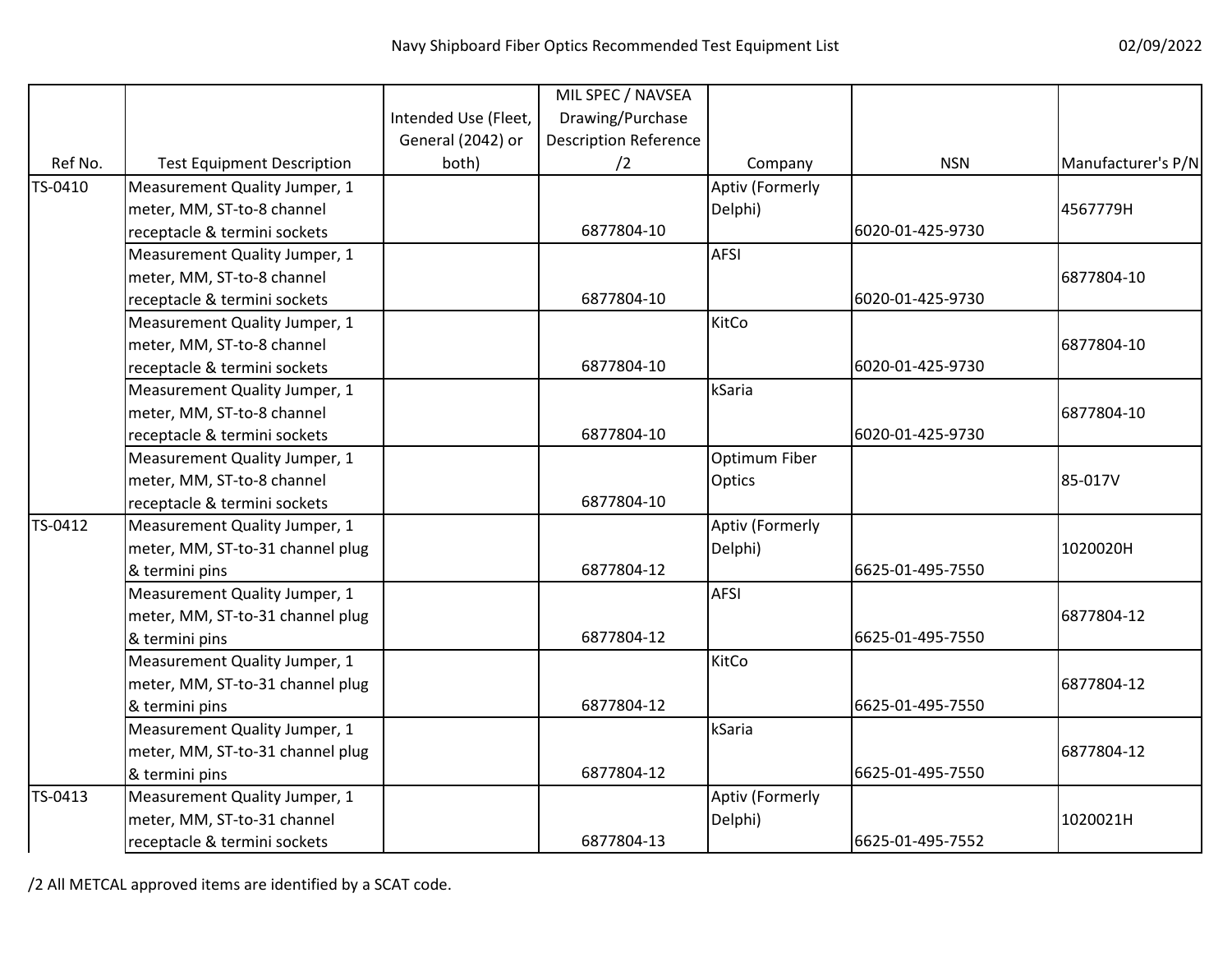|          |                                   |                      | MIL SPEC / NAVSEA            |                 |                  |                    |
|----------|-----------------------------------|----------------------|------------------------------|-----------------|------------------|--------------------|
|          |                                   | Intended Use (Fleet, | Drawing/Purchase             |                 |                  |                    |
|          |                                   | General (2042) or    | <b>Description Reference</b> |                 |                  |                    |
| Ref No.  | <b>Test Equipment Description</b> | both)                | /2                           | Company         | <b>NSN</b>       | Manufacturer's P/N |
|          | Measurement Quality Jumper, 1     |                      |                              | <b>AFSI</b>     |                  |                    |
|          | meter, MM, ST-to-31 channel       |                      |                              |                 |                  | 6877804-13         |
|          | receptacle & termini sockets      |                      | 6877804-13                   |                 | 6625-01-495-7552 |                    |
|          | Measurement Quality Jumper, 1     |                      |                              | KitCo           |                  |                    |
|          | meter, MM, ST-to-31 channel       |                      |                              |                 |                  | 6877804-13         |
|          | receptacle & termini sockets      |                      | 6877804-13                   |                 | 6625-01-495-7552 |                    |
|          | Measurement Quality Jumper, 1     |                      |                              | kSaria          |                  |                    |
|          | meter, MM, ST-to-31 channel       |                      |                              |                 |                  | 6877804-13         |
|          | receptacle & termini sockets      |                      | 6877804-13                   |                 | 6625-01-495-7552 |                    |
| TS-0414  | Measurement Quality Jumper, 50    |                      |                              | KitCo           |                  |                    |
|          | meter, MM ST-to-LC tight buffer   |                      | 6877804-14                   |                 | 6020-01-692-6310 | 6877804-14         |
| TS-0415  | Measurement Quality Jumper, 1     |                      |                              | KitCo           |                  |                    |
|          | meter, MM ST-to-LC tight buffer   |                      | 6877804-15                   |                 | 6020-01-692-6302 | 6877804-15         |
| TS-0416  | Measurement Quality Jumper, 1     |                      |                              |                 |                  |                    |
|          | meter, MM ST-to-2 channel plug &  |                      |                              |                 |                  |                    |
|          | termini sockets                   |                      | 6877804-16                   |                 |                  |                    |
|          |                                   |                      |                              |                 |                  |                    |
| TS-0401S | Measurement Quality Jumper, 50    |                      |                              | Aptiv (Formerly |                  | $\ast$             |
|          | meter, SM enhanced, ST-to-ST      |                      | 6877804-01SME                | Delphi)         |                  |                    |
|          | Measurement Quality Jumper, 50    |                      |                              | <b>AFSI</b>     |                  | 6877804-01SME      |
|          | meter, SM enhanced, ST-to-ST      |                      | 6877804-01SME                |                 |                  |                    |
|          | Measurement Quality Jumper, 50    |                      |                              | KitCo           |                  | 6877804-01SME      |
|          | meter, SM enhanced, ST-to-ST      |                      | 6877804-01SME                |                 | 6625-01-498-9987 |                    |
|          | Measurement Quality Jumper, 50    |                      |                              | kSaria          |                  | 6877804-01SME      |
|          | meter, SM enhanced, ST-to-ST      |                      | 6877804-01SME                |                 |                  |                    |
| TS-0403S | Measurement Quality Jumper, 50    |                      |                              | Aptiv (Formerly |                  |                    |
|          | meter, SM enhanced, ST-to-        |                      | 6877804-03SME                | Delphi)         |                  | $\ast$             |
|          | multiple termini pin              |                      |                              |                 |                  |                    |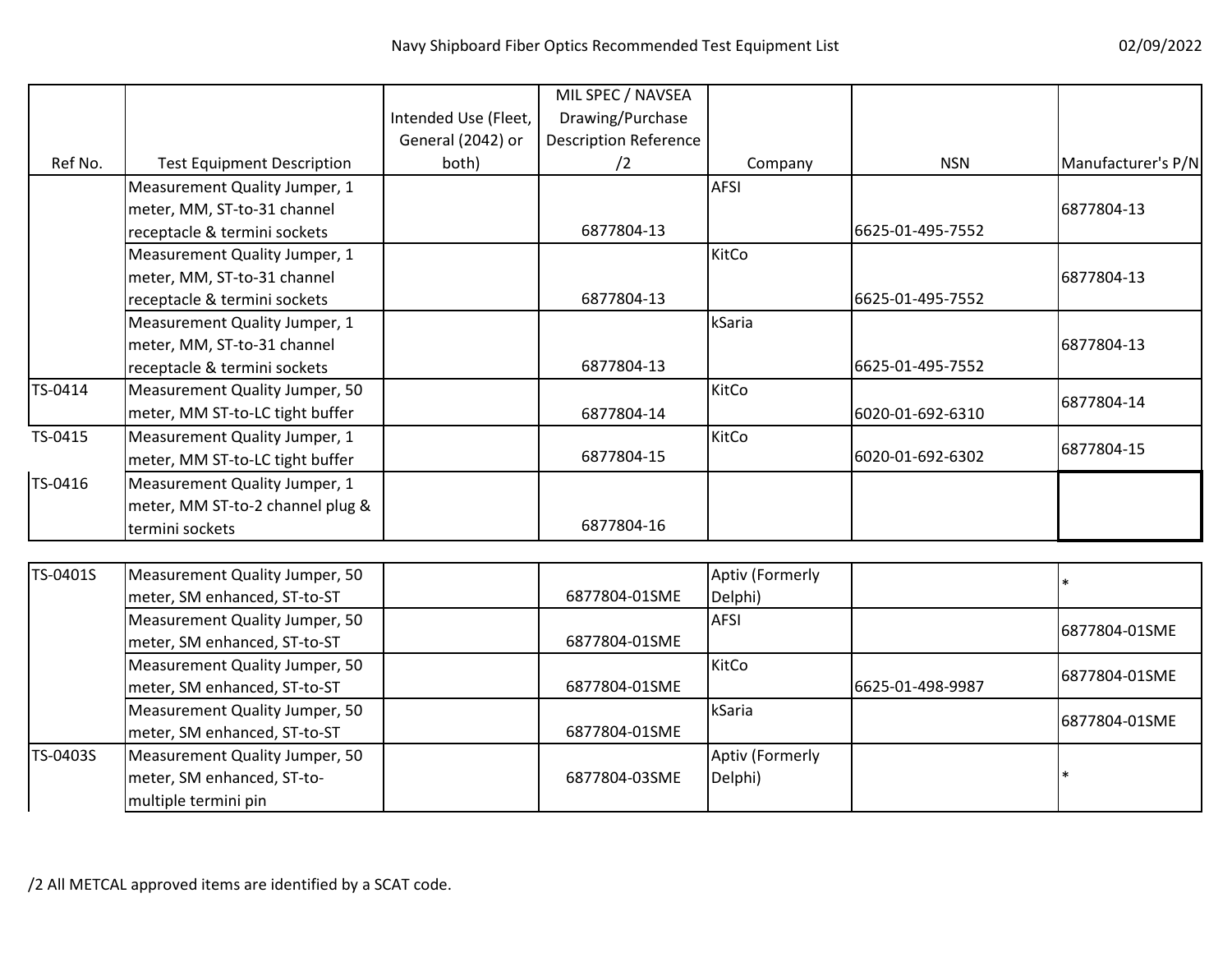|          |                                   |                      | MIL SPEC / NAVSEA            |                 |                  |                    |
|----------|-----------------------------------|----------------------|------------------------------|-----------------|------------------|--------------------|
|          |                                   | Intended Use (Fleet, | Drawing/Purchase             |                 |                  |                    |
|          |                                   | General (2042) or    | <b>Description Reference</b> |                 |                  |                    |
| Ref No.  | <b>Test Equipment Description</b> | both)                | /2                           | Company         | <b>NSN</b>       | Manufacturer's P/N |
|          | Measurement Quality Jumper, 50    |                      |                              | <b>AFSI</b>     |                  |                    |
|          | meter, SM enhanced, ST-to-        |                      | 6877804-03SME                |                 |                  | 6877804-03SME      |
|          | multiple termini pin              |                      |                              |                 | 6625-01-498-9980 |                    |
|          | Measurement Quality Jumper, 50    |                      |                              | KitCo           |                  |                    |
|          | meter, SM enhanced, ST-to-        |                      | 6877804-03SME                |                 |                  | 6877804-03SME      |
|          | multiple termini pin              |                      |                              |                 | 6625-01-498-9980 |                    |
|          | Measurement Quality Jumper, 50    |                      |                              | kSaria          |                  |                    |
|          | meter, SM enhanced, ST-to-        |                      | 6877804-03SME                |                 |                  | 6877804-03SME      |
|          | multiple termini pin              |                      |                              |                 |                  |                    |
| TS-0404S | Measurement Quality Jumper, 50    |                      |                              | Aptiv (Formerly |                  |                    |
|          | meter, SM enhanced, ST-to-        |                      | 6877804-04SME                | Delphi)         |                  |                    |
|          | multiple termini socket           |                      |                              |                 |                  |                    |
|          | Measurement Quality Jumper, 50    |                      |                              | <b>AFSI</b>     |                  |                    |
|          | meter, SM enhanced, ST-to-        |                      | 6877804-04SME                |                 |                  | 6877804-04SME      |
|          | multiple termini socket           |                      |                              |                 |                  |                    |
|          | Measurement Quality Jumper, 50    |                      |                              | KitCo           |                  |                    |
|          | meter, SM enhanced, ST-to-        |                      | 6877804-04SME                |                 |                  | 6877804-04SME      |
|          | multiple termini socket           |                      |                              |                 | 6625-01-498-9988 |                    |
|          | Measurement Quality Jumper, 50    |                      |                              | kSaria          |                  |                    |
|          | meter, SM enhanced, ST-to-        |                      |                              |                 |                  |                    |
|          | multiple termini socket           |                      | 6877804-04SME                |                 |                  | 6877804-04SME      |
|          |                                   |                      |                              |                 |                  |                    |
|          |                                   |                      |                              |                 |                  |                    |
|          |                                   |                      |                              |                 |                  |                    |
| TS-0405S | Measurement Quality Jumper, 1     |                      | 6877804-05SME                | Aptiv (Formerly |                  | $\ast$             |
|          | meter, SM enhanced, ST-to-ST      |                      |                              | Delphi)         |                  |                    |
|          | Measurement Quality Jumper, 1     |                      | 6877804-05SME                | <b>AFSI</b>     |                  | 6877804-05SME      |
|          | meter, SM enhanced, ST-to-ST      |                      |                              |                 |                  |                    |
|          | Measurement Quality Jumper, 1     |                      | 6877804-05SME                | KitCo           |                  | 6877804-05SME      |
|          | meter, SM enhanced, ST-to-ST      |                      |                              |                 | 6625-01-498-9998 |                    |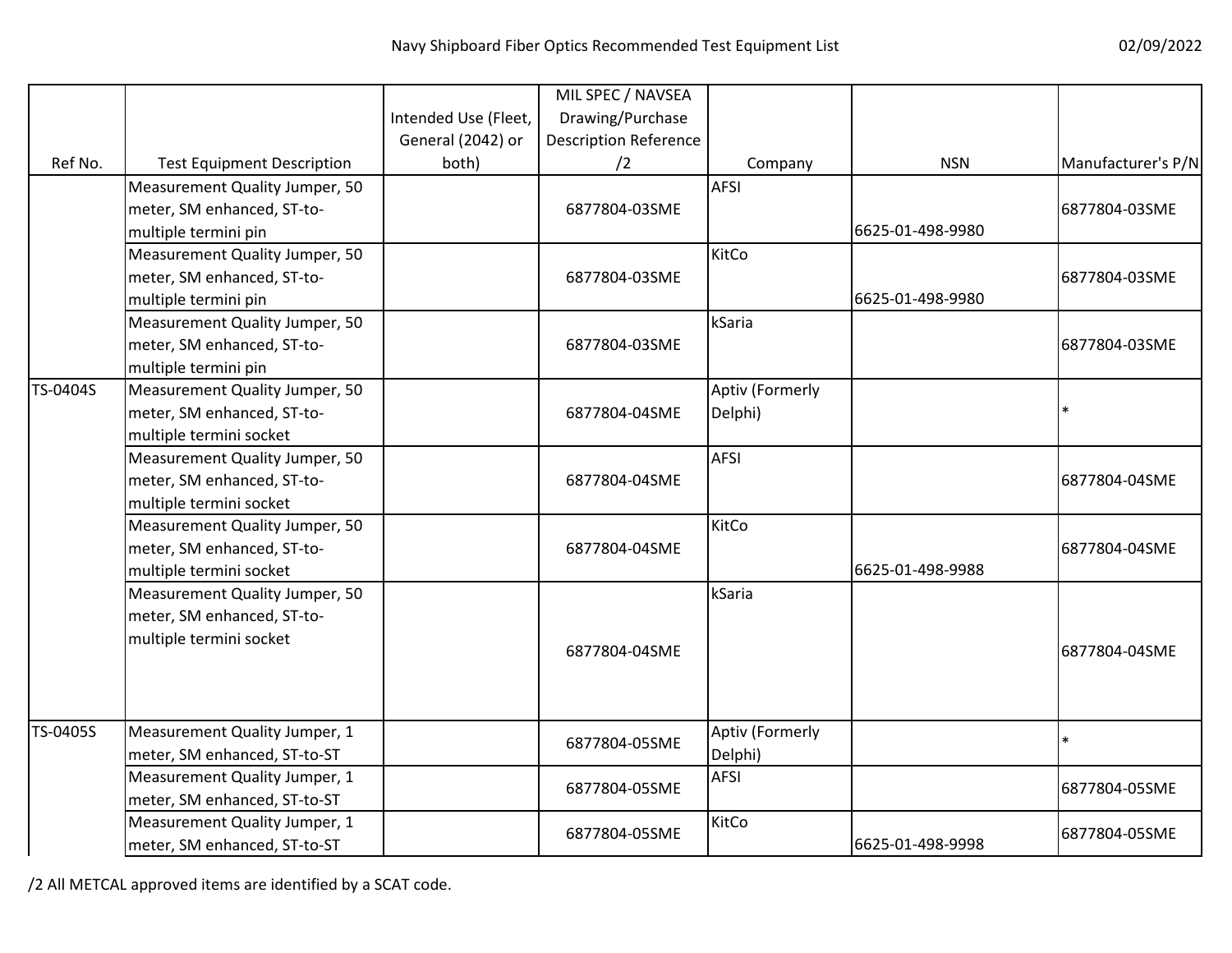|          |                                   |                      | MIL SPEC / NAVSEA            |                         |                  |                    |
|----------|-----------------------------------|----------------------|------------------------------|-------------------------|------------------|--------------------|
|          |                                   | Intended Use (Fleet, | Drawing/Purchase             |                         |                  |                    |
|          |                                   | General (2042) or    | <b>Description Reference</b> |                         |                  |                    |
| Ref No.  | <b>Test Equipment Description</b> | both)                | /2                           | Company                 | <b>NSN</b>       | Manufacturer's P/N |
|          | Measurement Quality Jumper, 1     |                      | 6877804-05SME                | kSaria                  |                  | 6877804-05SME      |
|          | meter, SM enhanced, ST-to-ST      |                      |                              |                         |                  |                    |
|          | Measurement Quality Jumper, 1     |                      | 6877804-05SME                | <b>Portsmouth Naval</b> |                  | 6877804-05SME      |
|          | meter, SM enhanced, ST-to-ST      |                      |                              | Shipyard (PNSY)         |                  |                    |
| TS-0407S | Measurement Quality Jumper, 1     |                      |                              | Aptiv (Formerly         |                  |                    |
|          | meter, SM enhanced, ST-to-4       |                      | 6877804-07SME                | Delphi)                 |                  |                    |
|          | channel plug & termini pins       |                      |                              |                         |                  |                    |
|          | Measurement Quality Jumper, 1     |                      |                              | <b>AFSI</b>             |                  |                    |
|          | meter, SM enhanced, ST-to-4       |                      | 6877804-07SME                |                         |                  | 6877804-07SME      |
|          | channel plug & termini pins       |                      |                              |                         |                  |                    |
|          | Measurement Quality Jumper, 1     |                      |                              | KitCo                   |                  |                    |
|          | meter, SM enhanced, ST-to-4       |                      | 6877804-07SME                |                         |                  | 6877804-07SME      |
|          | channel plug & termini pins       |                      |                              |                         | 6625-01-496-9904 |                    |
|          | Measurement Quality Jumper, 1     |                      |                              | kSaria                  |                  |                    |
|          | meter, SM enhanced, ST-to-4       |                      | 6877804-07SME                |                         |                  | 6877804-07SME      |
|          | channel plug & termini pins       |                      |                              |                         |                  |                    |
| TS-0408S | Measurement Quality Jumper, 1     |                      |                              | Aptiv (Formerly         |                  |                    |
|          | meter, SM enhanced, ST-to-4       |                      | 6877804-08SME                | Delphi)                 |                  |                    |
|          | channel receptacle & termini      |                      |                              |                         |                  |                    |
|          | sockets                           |                      |                              |                         |                  |                    |
|          | Measurement Quality Jumper, 1     |                      |                              | <b>AFSI</b>             |                  |                    |
|          | meter, SM enhanced, ST-to-4       |                      |                              |                         |                  |                    |
|          | channel receptacle & termini      |                      | 6877804-08SME                |                         |                  | 6877804-08SME      |
|          | sockets                           |                      |                              |                         |                  |                    |
|          | Measurement Quality Jumper, 1     |                      |                              | KitCo                   |                  |                    |
|          | meter, SM enhanced, ST-to-4       |                      |                              |                         |                  |                    |
|          | channel receptacle & termini      |                      | 6877804-08SME                |                         |                  | 6877804-08SME      |
|          | sockets                           |                      |                              |                         | 6625-01-496-9906 |                    |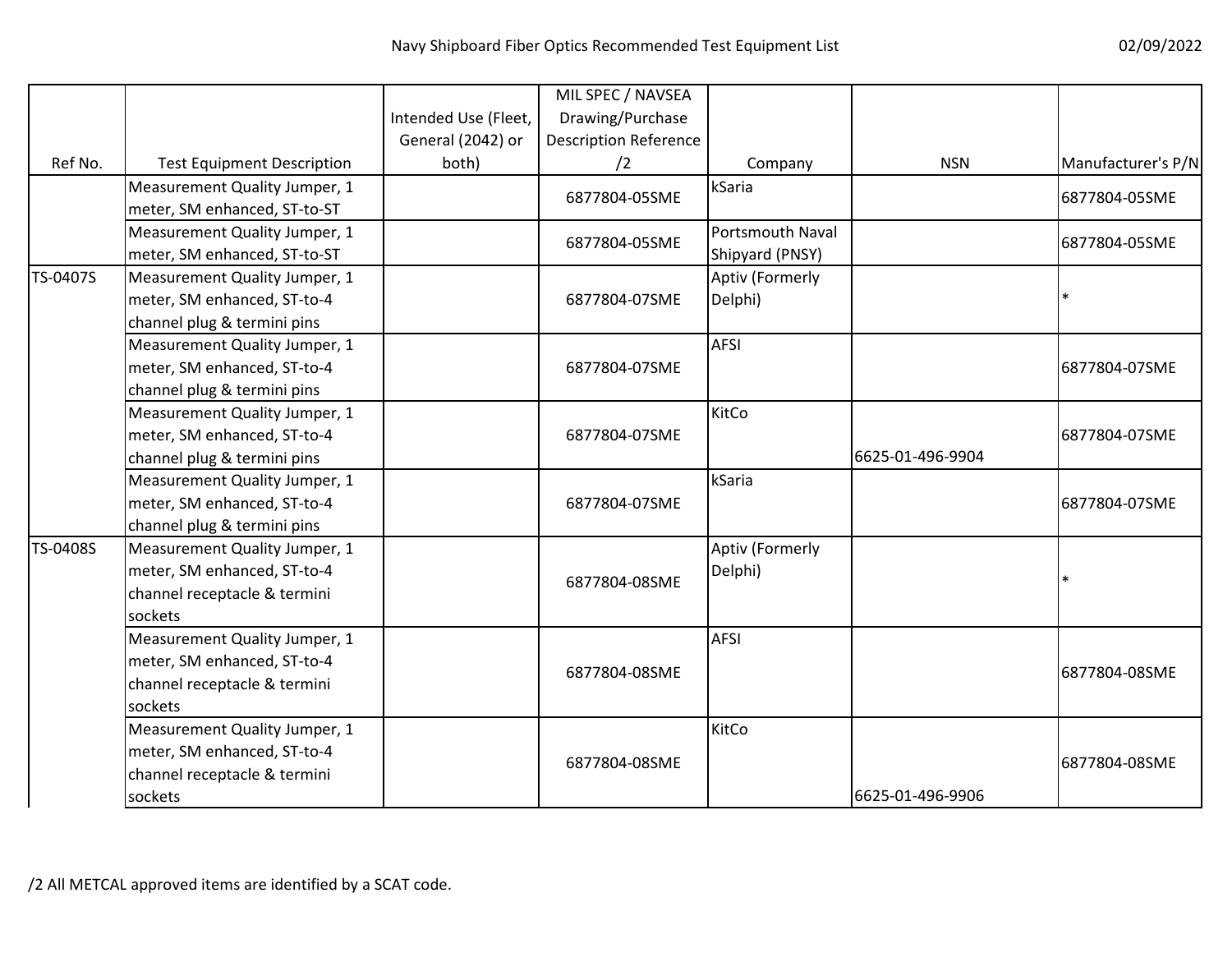|          |                                                                                                         |                      | MIL SPEC / NAVSEA            |                            |                  |                    |
|----------|---------------------------------------------------------------------------------------------------------|----------------------|------------------------------|----------------------------|------------------|--------------------|
|          |                                                                                                         | Intended Use (Fleet, | Drawing/Purchase             |                            |                  |                    |
|          |                                                                                                         | General (2042) or    | <b>Description Reference</b> |                            |                  |                    |
| Ref No.  | <b>Test Equipment Description</b>                                                                       | both)                | /2                           | Company                    | <b>NSN</b>       | Manufacturer's P/N |
|          | Measurement Quality Jumper, 1<br>meter, SM enhanced, ST-to-4<br>channel receptacle & termini<br>sockets |                      | 6877804-08SME                | kSaria                     |                  | 6877804-08SME      |
| TS-0409S | Measurement Quality Jumper, 1<br>meter, SM enhanced, ST-to-8<br>channel plug & termini pins             |                      | 6877804-09SME                | Aptiv (Formerly<br>Delphi) | 6625-01-496-9913 |                    |
|          | Measurement Quality Jumper, 1<br>meter, SM enhanced, ST-to-8<br>channel plug & termini pins             |                      | 6877804-09SME                | <b>AFSI</b>                | 6625-01-496-9913 | 6877804-09SME      |
|          | Measurement Quality Jumper, 1<br>meter, SM enhanced, ST-to-8<br>channel plug & termini pins             |                      | 6877804-09SME                | KitCo                      | 6625-01-496-9913 | 6877804-09SME      |
|          | Measurement Quality Jumper, 1<br>meter, SM enhanced, ST-to-8<br>channel plug & termini pins             |                      | 6877804-09SME                | kSaria                     | 6625-01-496-9913 | 6877804-09SME      |
| TS-0410S | Measurement Quality Jumper, 1<br>meter, SM enhanced, ST-to-8<br>channel receptacle & termini<br>sockets |                      | 6877804-10SME                | Aptiv (Formerly<br>Delphi) | 6625-01-496-9910 |                    |
|          | Measurement Quality Jumper, 1<br>meter, SM enhanced, ST-to-8<br>channel receptacle & termini<br>sockets |                      | 6877804-10SME                | <b>AFSI</b>                | 6625-01-496-9910 | 6877804-10SME      |
|          | Measurement Quality Jumper, 1<br>meter, SM enhanced, ST-to-8<br>channel receptacle & termini<br>sockets |                      | 6877804-10SME                | KitCo                      | 6625-01-496-9910 | 6877804-10SME      |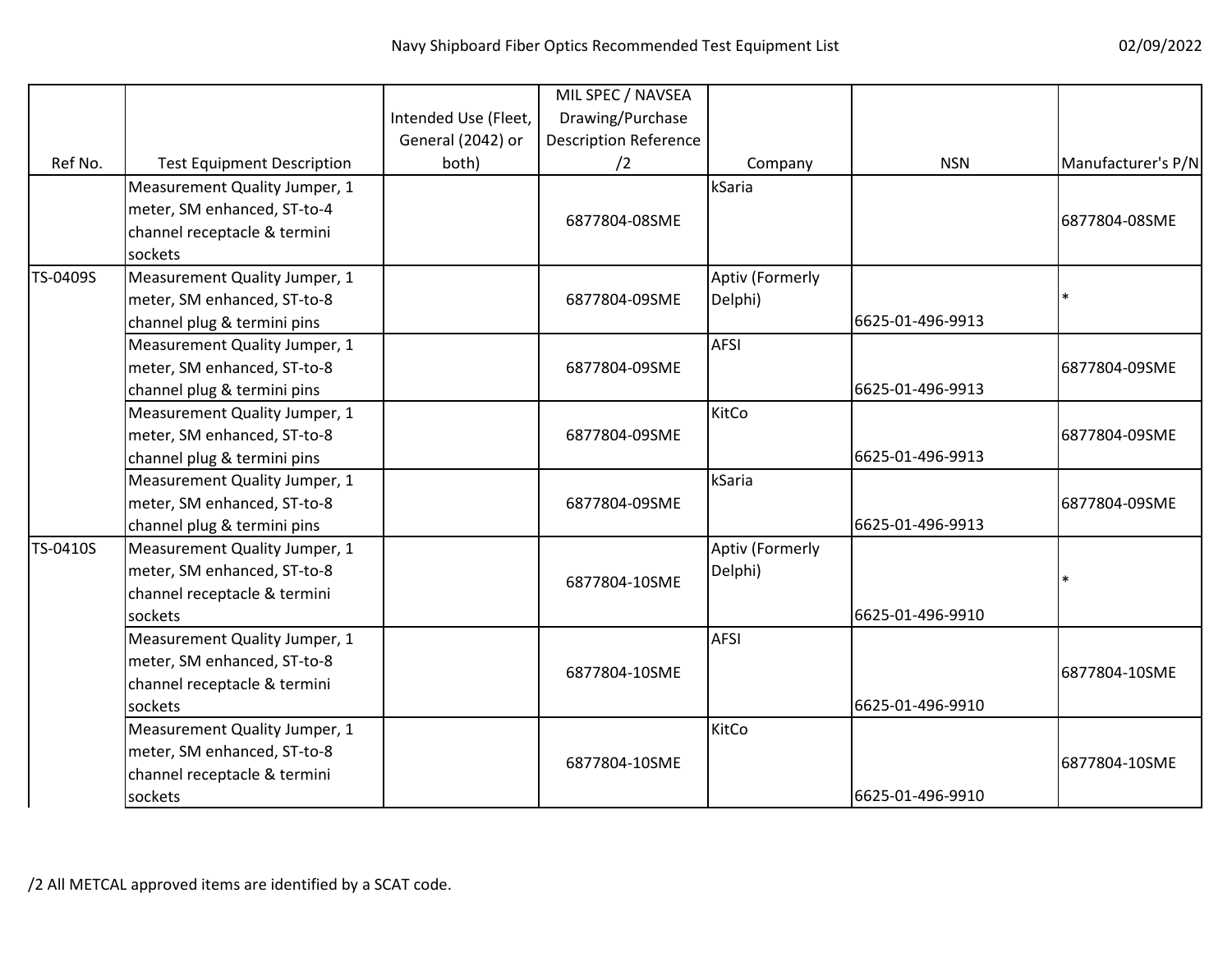|          |                                   |                      | MIL SPEC / NAVSEA            |                         |                  |                    |
|----------|-----------------------------------|----------------------|------------------------------|-------------------------|------------------|--------------------|
|          |                                   | Intended Use (Fleet, | Drawing/Purchase             |                         |                  |                    |
|          |                                   | General (2042) or    | <b>Description Reference</b> |                         |                  |                    |
| Ref No.  | <b>Test Equipment Description</b> | both)                | /2                           | Company                 | <b>NSN</b>       | Manufacturer's P/N |
|          | Measurement Quality Jumper, 1     |                      |                              | kSaria                  |                  |                    |
|          | meter, SM enhanced, ST-to-8       |                      |                              |                         |                  |                    |
|          | channel receptacle & termini      |                      | 6877804-10SME                |                         |                  | 6877804-10SME      |
|          | sockets                           |                      |                              |                         | 6625-01-496-9910 |                    |
| TS-0412S | Measurement Quality Jumper, 1     |                      |                              | Aptiv (Formerly         |                  |                    |
|          | meter, SM enhanced, ST-to-31      |                      | 6877804-12SME                | Delphi)                 |                  | $\ast$             |
|          | channel plug & termini pins       |                      |                              |                         | 6625-01-496-9911 |                    |
|          | Measurement Quality Jumper, 1     |                      |                              | <b>AFSI</b>             |                  |                    |
|          | meter, SM enhanced, ST-to-31      |                      | 6877804-12SME                |                         |                  | 6877804-12SME      |
|          | channel plug & termini pins       |                      |                              |                         | 6625-01-496-9911 |                    |
|          | Measurement Quality Jumper, 1     |                      |                              | KitCo                   |                  |                    |
|          | meter, SM enhanced, ST-to-31      |                      | 6877804-12SME                |                         |                  | 6877804-12SME      |
|          | channel plug & termini pins       |                      |                              |                         | 6625-01-496-9911 |                    |
|          | Measurement Quality Jumper, 1     |                      |                              | kSaria                  |                  |                    |
|          | meter, SM enhanced, ST-to-31      |                      | 6877804-12SME                |                         |                  | 6877804-12SME      |
|          | channel plug & termini pins       |                      |                              |                         | 6625-01-496-9911 |                    |
|          | Measurement Quality Jumper, 1     |                      |                              | <b>Portsmouth Naval</b> |                  |                    |
|          | meter, SM enhanced, ST-to-31      |                      | 6877804-12SME                | Shipyard (PNSY)         |                  | 6877804-12SME      |
|          | channel plug & termini pins       |                      |                              |                         |                  |                    |
| TS-0413S | Measurement Quality Jumper, 1     |                      |                              | Aptiv (Formerly         |                  |                    |
|          | meter, SM enhanced, ST-to-31      |                      | 6877804-13SME                | Delphi)                 |                  | $\ast$             |
|          | channel receptacle & termini      |                      |                              |                         |                  |                    |
|          | sockets                           |                      |                              |                         | 6625-01-496-9912 |                    |
|          | Measurement Quality Jumper, 1     |                      |                              | <b>AFSI</b>             |                  |                    |
|          | meter, SM enhanced, ST-to-31      |                      | 6877804-13SME                |                         |                  | 6877804-13SME      |
|          | channel receptacle & termini      |                      |                              |                         |                  |                    |
|          | sockets                           |                      |                              |                         | 6625-01-496-9912 |                    |